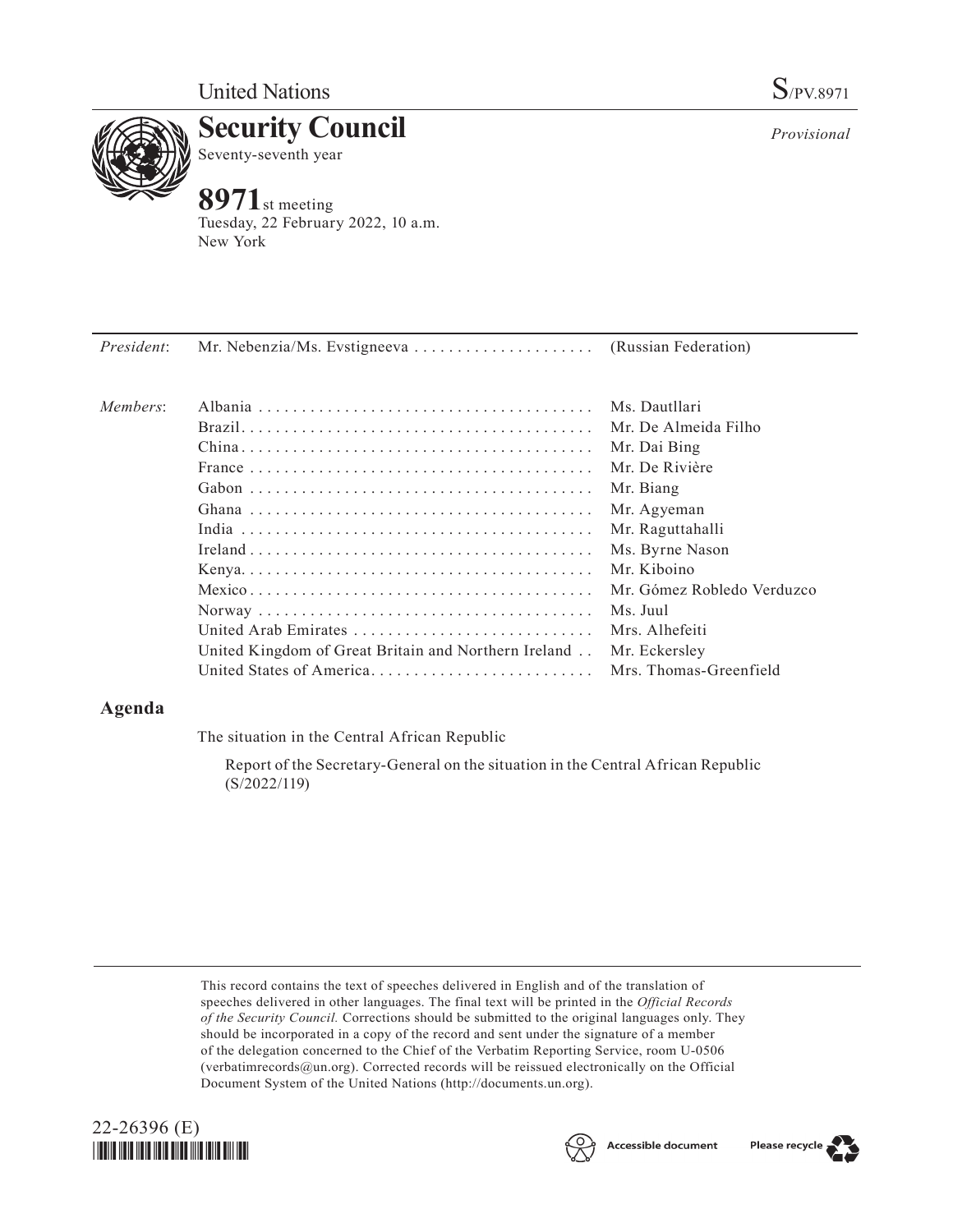*The meeting was called to order at 10.10 a.m.*

#### **Adoption of the agenda**

*The agenda was adopted.*

#### **The situation in the Central African Republic**

### **Report of the Secretary-General on the Central African Republic (S/2022/119)**

**The President** (*spoke in Russian*): In accordance with rule 37 of the Council's provisional rules of procedure, I invite the representative of the Central African Republic to participate in this meeting.

On behalf of the Council, I welcome Her Excellency Ms. Sylvie Valérie Baipo Temon, Minister for Foreign Affairs, Francophonie and Central Africans Abroad of the Central African Republic.

In accordance with rule 39 of the Council's provisional rules of procedure, I invite the following briefers to participate in this meeting: Mr. Mankeur Ndiaye, Special Representative of the Secretary-General for the Central African Republic and Head of the United Nations Multidimensional Integrated Stabilization Mission in the Central African Republic; His Excellency Mr. Bertino Matias Matondo, African Union Special Representative and Head of the African Union Office in the Central African Republic; and Mr. João Samuel Caholo, Executive Secretary of the International Conference on the Great Lakes Region.

The Security Council will now begin its consideration of the item on its agenda.

I wish to draw the attention of Council members to document S/2022/119, which contains the report of the Secretary-General on the Central African Republic.

I now give the floor to Mr. Ndiaye.

**Mr. Ndiaye** (*spoke in French*): I would like to thank you, Mr. President, as well as the Secretary-General, for once again giving me the honour to take the floor today to present his report on the situation in the Central African Republic (S/2022/119), pursuant to the relevant provisions of resolution 2605 (2021) of 12 November 2021.

At the outset, I would like to welcome the Council's continued interest in the situation in the Central African Republic and its unanimous support for the United Nations Multidimensional Integrated Stabilization Mission in the Central African Republic (MINUSCA) by renewing its mandate and constantly adapting it to the context and requirements of the situation on the ground.

I take this opportunity to reiterate my congratulations and wishes of success to the new Prime Minister of the Central African Republic, Mr. Félix Moloua, and his Government, which certainly has many challenges to address. Those challenges include the implementation of the Political Agreement for Peace and Reconciliation in the Central African Republic, the organization of the republican dialogue and the restoration of State authority and services, in accordance with the requirements of the rule of law in order to provide effective care for the populations affected by the crisis.

There is no need to point out that those populations aspire only to resume their socioeconomic activities and benefit from the relaunch of development programmes, especially in light of the current post-coronavirus disease recession that is weakening the social fabric. The same applies to the holding of local elections, long awaited since 1988. In that context, MINUSCA and the United Nations country team have been and will remain fully mobilized alongside the Government and the people of the Central African Republic, together with all its partners.

I would once again like to express our gratitude to the members of the Council for their decisive support during the electoral crisis, in particular through the increased ceiling of military and police contingents. I express my appreciation to Headquarters for efforts to expedite the deployment of the new military and police capabilities, the most essential of which have begun to arrive and should endow the Mission with a greater ability to protect the civilian population and fulfil its mandate. While reiterating my gratitude for their continued support to MINUSCA, I encourage troop- and police-contributing countries to honour their commitments to deploying troops.

Progress towards peace and stability in the Central African Republic has been noted and continues in the face of ever-present challenges. Following the adoption of the joint road map of the International Conference on the Great Lakes Region on 16 September and the declaration of a unilateral ceasefire by President Touadera on 15 October, representatives of that subregional organization paid a follow-up visit to Bangui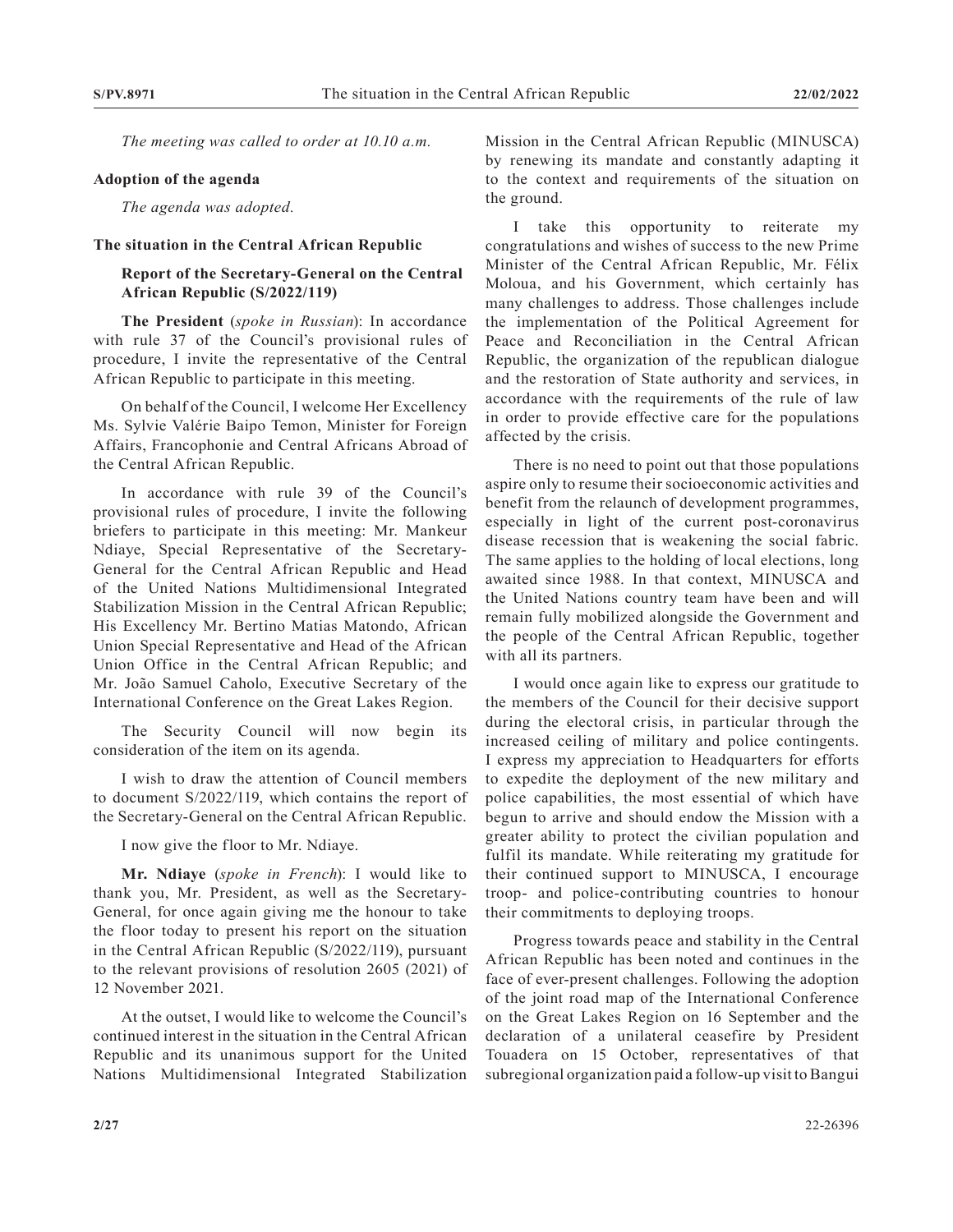on 14 January to advance the effective implementation of the road map for peace and reconciliation in the Central African Republic.

I thank all regional and international partners and the States of the subregion involved in that initiative and call for their continued support in order to achieve the desired objectives. That initiative, it should be recalled, would benefit from being more firmly anchored in the Political Agreement for Peace and Reconciliation in the Central African Republic. I therefore call on the Government to further demonstrate its commitment to advancing the peace process through the adoption of concrete and rapid measures. In particular, with regard to the road map, it is necessary to define follow-up mechanisms by making them operational and ensuring they are backed by a clear timetable, as well as by holding each and every stakeholder to account.

The road map will succeed only if there is strong political will and all actors unequivocally and irreversibly demonstrate their common desire to overcome the crisis by carrying out all their obligations in good faith. The Central African people are still waiting for a peace dividend. It is urgent that the political process alleviate the suffering of the people, who are victims of the violence of a conflict that has lasted far too long.

The Central African Republic's partners — with MINUSCA at the forefront — continue to play a proactive role in supporting the conditions for the peace process to continue. The complementarity between the joint road map and the political agreement of 6 February 2019 should facilitate synergistic interactions and promote the revitalization of the agreement.

To that end, the visit to Bangui in mid-February by Rwandan and Angolan experts from the International Conference on the Great Lakes Region enabled the establishment and development of the terms of reference of a follow-up working group, in close coordination with the national authorities and international partners. That working group is responsible for monitoring three aspects of the Luanda road map agreed at the latest summit of the International Conference on the Great Lakes Region, namely, engagement with armed groups, the effects of the unilateral ceasefire declaration by the Head of State and the strengthening of the Government's operational capacity in disarmament, demobilization and reintegration. The working group should then allow for a coordinated reinvigoration of the peace process

and seize any new opportunities to pool expertise and resources in the interest of peace and security.

MINUSCA is working to remobilize all partners and is making optimal use of its good offices and its force to increase the contribution of international partners to the peace process, as well as to ensure, with all stakeholders, the credibility and integrity of the agreement. It is in our common interest to work with the Government to ensure that the guarantors and facilitators of the political agreement of 6 February 2019 are fully involved in the process of revitalizing the agreement through the implementation of the road map for peace and reconciliation.

 Therefore, the Mission, through its good offices, is contributing to advancing the political process in the Central African Republic. Together with its partners, MINUSCA has worked with the Government and the political opposition to establish a climate of trust in order to break the deadlock that had arisen in preparations for the republican dialogue, owing to the opposition's withdrawal from the process. I am delighted that that collective investment has led to the return of the democratic opposition to the organizing committee of the republican dialogue, which has resumed its work. I call on all political actors to maintain that positive momentum in order to contribute to the holding of a sincere, inclusive and constructive republican dialogue that can generate agreements for stability and national reconciliation.

In accordance with its mandate, MINUSCA will continue to support the preparatory process and establish the necessary conditions for the successful holding of the dialogue, which the Government plans to hold in March. Expectations are high. The aim is to find lasting political solutions and create a political climate conducive to the successful holding of local elections. The sincere commitment of all stakeholders will be the key to success.

With its electoral assistance mandate, the Mission continues to support the national authorities and work with the international community to ensure the proper holding of the local elections, which will greatly contribute to the deepening of the democratization process by promoting inclusive local governance.

In that regard, the Mission is working with all political stakeholders to maintain a peaceful political climate and to strengthen trust in order to make it possible, when the time comes, for the people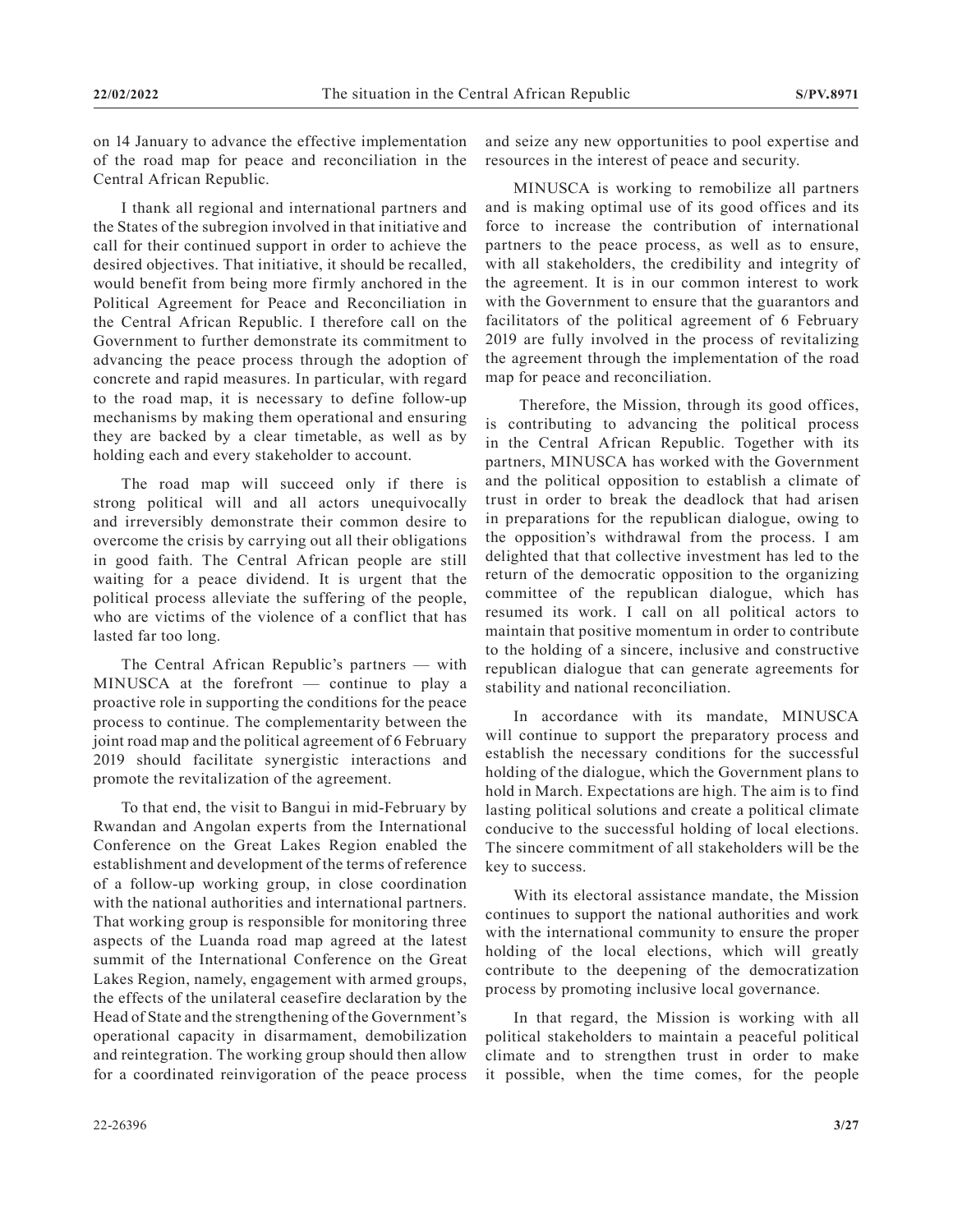to participate fully, without any obstacles, in that democratic exercise.

The success of those much-awaited elections will also contribute to deepening the process of decentralization as well as to the extension of State authority and the broadening of the political space throughout the country. For that process to fully meet the expectations of and serve the population as a whole, I encourage the Government to make every effort to pacify the political climate. I also call on the international community to continue to provide support for the holding of the elections, in accordance with the provisions of the Political Agreement. Approximately \$10 million would be necessary to ensure the full financing of the elections.

Despite the declaration of a unilateral ceasefire in October 2021, the security situation remains concerning. In some parts of the territory, military operations are under way against armed groups that are members of the Coalition des patriotes pour le changement.

To those military operations are added retaliation by armed groups against both the national security forces and the people. I take note of the progress made during those operations to retake control of the territory previously occupied by armed groups. I nevertheless deplore the fact that violations of human rights and of international humanitarian law continue to be committed by all parties to the conflict, including the excessive use of force as well as the targeting of some communities in theatres of operation and sexual and gender-based or conflict-related violence, as well as the recruitment, abuse and use of children by armed groups. I call on the authorities of the Central African Republic to conduct the investigations necessary to prosecute the perpetrators of those violations and to bring justice to the victims. I encourage the national authorities to take tangible and immediate measures to prevent the human rights violations committed by the defence and security forces and other security personnel.

I also stress the need to combine resumed control of the territory with an effective restoration of State authority by deploying services for the people. The restoration of State authority and its corollary, the extension of its control over national territory, give the Government, the United Nations and all international partners an excellent opportunity to breathe new life into the process of the gradual assumption by State authorities of their principal responsibility to protect the civilian population.

It seems to me more urgent than ever, in terms of the significant extension of State authority, to encourage the Government to explore a more balanced path that tempers the predominance of military operations by continuing political and peace processes. Military action is necessary but not sufficient in itself to provide lasting political solutions to the crisis. There will be no exclusively military solution to the crisis; the solution can only be political, as has always been said. That is all the more so because the use of additional supports by the armed forces of the Central African Republic, if no care is taken, could compromise the disarmament, demobilization and reintegration (DDR) initiatives under way, erode the gains made in the process of reforming the security sector, weaken efforts at national reconciliation and create a climate of mutual suspicion that would heighten tensions of an ethnic and religious nature.

I call on the national authorities to maintain the integrity of DDR and repatriation efforts by respecting the current single framework and the programme for the reduction of community violence by preventing any parallel initiatives that might undermine all those efforts. I reiterate that the State has the main responsibility for protecting the civilian population. To that end, the deployment of national and internal security forces must be sustainably supported, under more effective command and control and on a structural basis, in order to achieve full functionality in their sovereign mission of protecting the people and ensuring the integrity of the territory. That calls for in-depth institutional reform that itself would be the result of strong political will, with the concerted and transparent involvement of all strategic partners of the Central African Republic.

I congratulate the national authorities on their will to implement the national security-sector reform road map approved by the Head of State in August 2021. Those framework documents, particularly the national policy for security and the national securitysector reform strategy, are currently being reviewed and updated. That is a positive prospect that is part of a dynamic of democratic and citizen-controlled accountability and governance in the security sector.

I would draw attention to the increasing use of explosive devices by the parties to the conflict,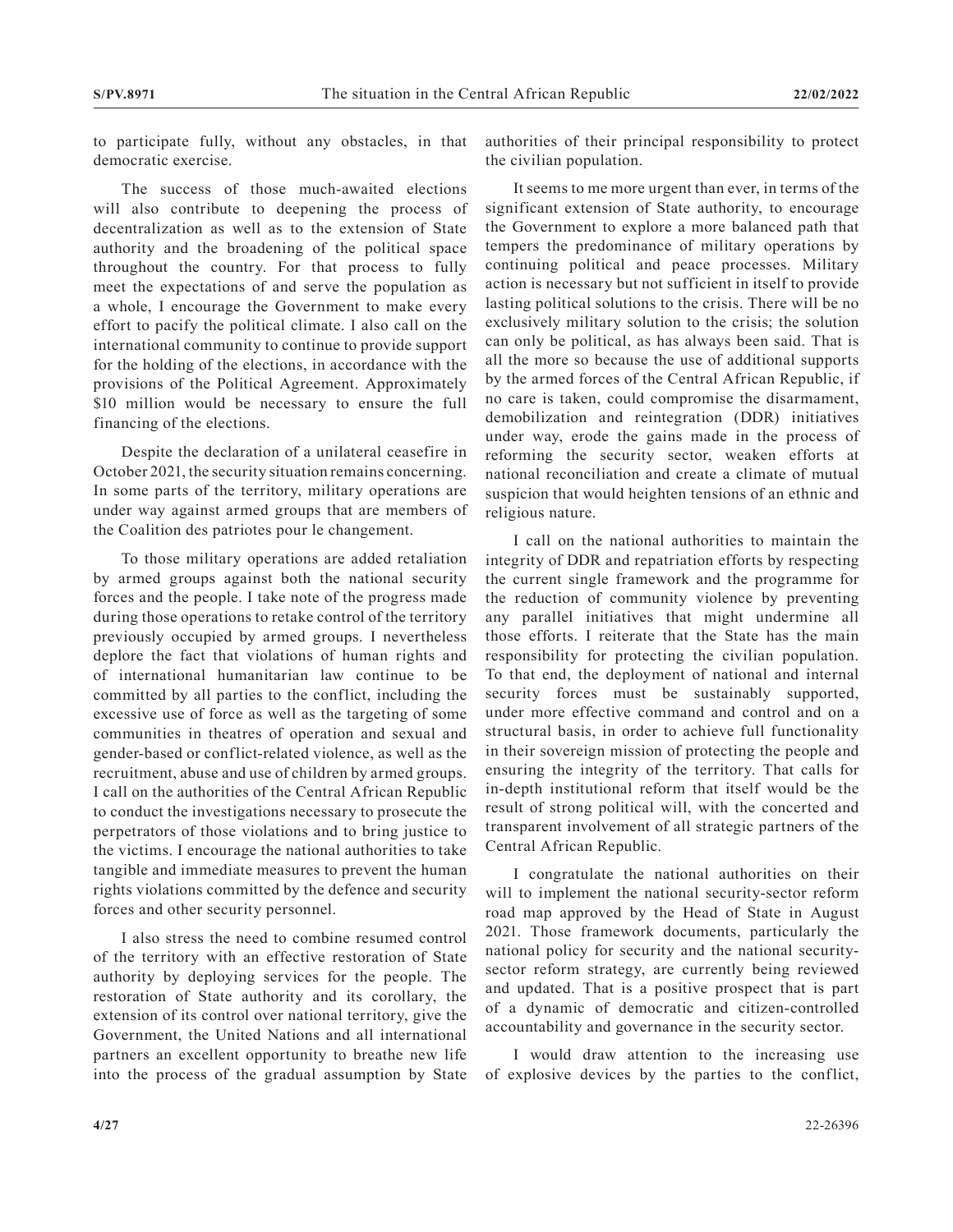particularly in the western part of the country. I strongly condemn the use of improvised explosive devices (IEDs), which have tragic consequences, and call on stakeholders in the conflict to renounce their use immediately.

In that context, access to those needing humanitarian assistance and protection should be facilitated. Because of the increased use of IEDs in the Central African Republic, I call on the Government to explore, with the support of partners, the implementation of a national anti-mine mechanism. I welcome the fact that President Touadera has agreed to work towards the implementation of a national authority to combat the use of mines.

Justice must go hand in hand with reconciliation in order to promote a lasting peace. I encourage the national authorities, with the support of international partners, to continue their efforts to strengthen the legal system so as to ensure respect for the law in an impartial and independent fashion. I commend the holding of the first public hearing of the Special Criminal Court, which reflects the progress made in the fight against impunity. I call for respect for the independence and impartiality of the Special Criminal Court. It is vital to create an environment that makes it possible for the Court to fully comply with its mandate, particularly when it comes to investigations and prosecutions.

With the support of the Government's international partners, the structures and the bases of the fight against impunity have been laid. But justice can serve reconciliation only if judgments are handed down. I therefore call for all necessary measures to be taken to ensure the execution of the arrest warrants issued by the Special Criminal Court.

I would like to raise, as a positive development that I welcome, the efforts made by the Government to make operational the Commission on Truth, Justice, Reparation and Reconciliation. Its members, who were appointed on the basis of gender parity, are working hard to make it possible for the Central African Republic to reach a decisive turning point in the promotion of the rights of victims to truth, justice and reparations, which is vital for national reconciliation. We believe that the Central African Republic, through the Commission, is entering an era of a comprehensive focus on transitional justice, which deserves the support of all strategic partners at a time when the resources necessary to the smooth functioning of its operations are scarce despite the efforts of the Government, which continues to take responsibility for the salaries of the members of the Commission.

I deplore the negative climate that is being created by disinformation campaigns, which undermine the relations between the Government, the people and MINUSCA and fuel hostile behaviour by certain segments of the population, the armed forces and the internal security forces. I call on the Government to fight those actions, including through prosecutions, to strengthen our cooperation, in an atmosphere of trust, in the implementation of the mandate that the Security Council has given us. I also deplore the persistent violations of the headquarters agreement, with 17 violations documented between 1 October 2021 and 1 February 2022.

I nevertheless commend the reaction of the President of the Republic to the status-of-forces violations submitted to his attention. I invite the Government once again to continue its dialogue with MINUSCA in the interests of the security and safety of peacekeeping personnel. I welcome the availability of the new Prime Minister, Mr. Moloua, in that respect.

Furthermore, I wish to stress the progress made in dealing with incidents relating to sexual exploitation and abuse. MINUSCA has undertaken a strategic audit whose the main objective is to improve its management of the risk of sexual exploitation and abuse in the framework of a more comprehensive and proactive focus.

Progress has been made in the Central African Republic, but many challenges remain. The active role of MINUSCA remains essential to support the necessary adjustments to the peace process, which is shaped by the peace agreement, the joint road map, the national dialogue and the upcoming local elections. Those tools for peace must be fully embraced and used skilfully, with the primary concern always being the protection of the civilian population. I once again call on the Government and the international community to support the implementation of resolution 2605 (2021) in order to peacefully bring about stability, social cohesion and development for all Central Africans.

**The President** (*spoke in Russian*): I thank Mr. Ndiaye for his briefing.

I now give the floor to Mr. Matondo.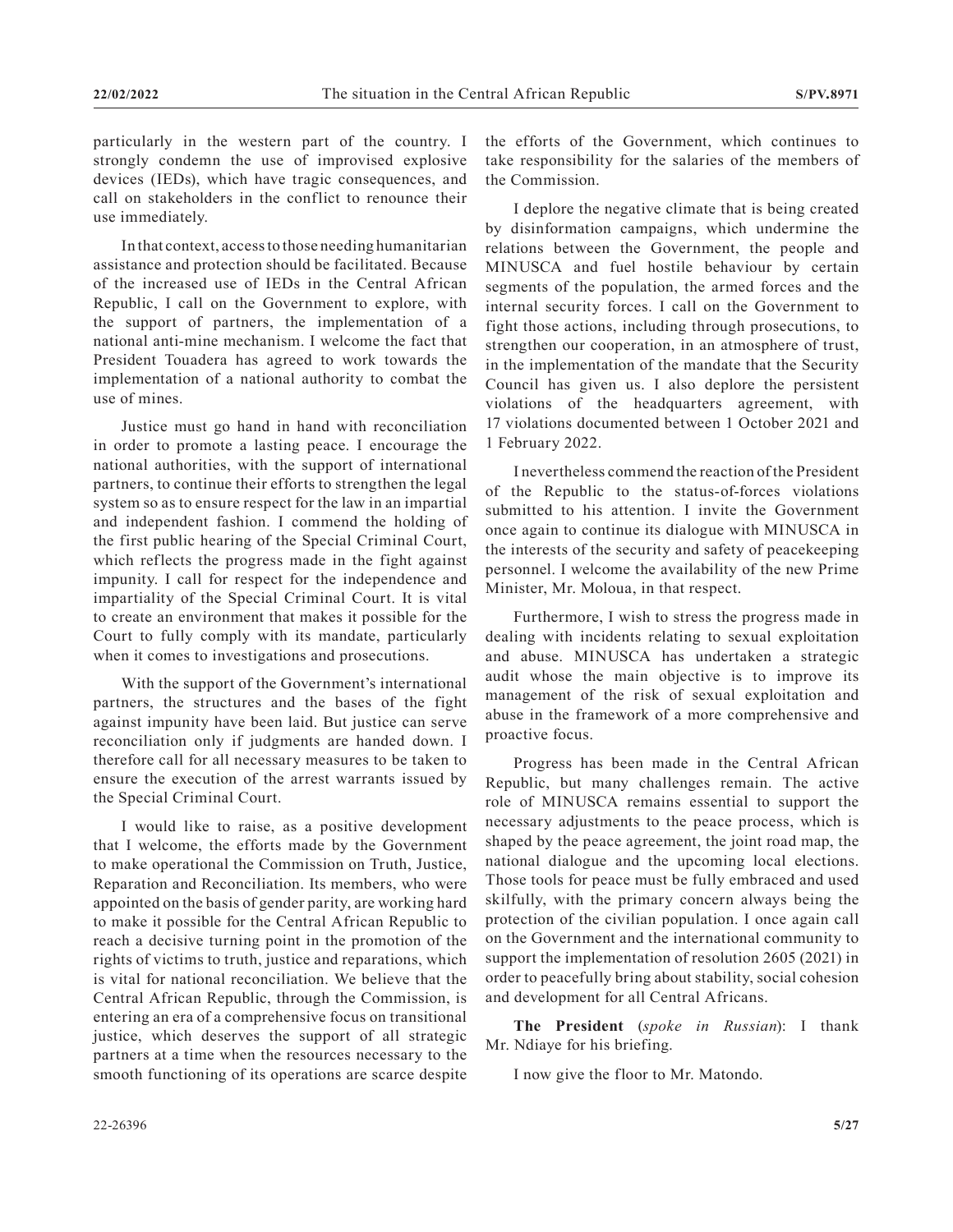**Mr. Matondo**: (*spoke in French*): I have the honour to express my deep gratitude for this opportunity to address this important meeting of the Security Council, the convening of which once again attests to the Council's ongoing interest in the development of the situation in the Central African Republic, where peace and security continue to be a prerequisite that merits our full attention.

The African Union's assessment of the current situation in the Central African Republic is made through the lens of the main developments that have taken place, particularly at the political level, the preparations for the national dialogue, the security situation and the ongoing efforts in the pursuit of peace and stability in the Central African Republic, which cannot be overlooked given that they remain key priorities.

There are many issues, linked in particular to the political tensions surrounding the preparations for the national dialogue, that have highlighted the need for the stakeholders to show a genuine spirit of cooperation in order to achieve a widely accepted compromise and bring the crisis to a definitive end. It is important to stress that, despite the efforts made by the political and social actors in the Central African Republic and the Government's policy of reaching out, tensions between the main political and social actors persist.

In the current context, where the Central African Republic is eagerly waiting to hold a national dialogue, it is fitting to welcome the consensus dynamic that prevailed during the consultations between the Central African authorities and the political parties of the opposition, including those grouped within the main political opposition platform, the Coalition of Democratic Opposition 2020.

Today that compromise seems to be mutual in order to maintain the possibility of a viable dialogue based on positive outcomes for a common, peaceful and harmonious future during the meetings planned for March, which we hope will result in concrete solutions and create conditions of hope for all Central Africans.

The African Union has taken careful note of the return of the representatives of the democratic opposition and the resumption of the work of the organizing committee for the national dialogue on 9 February after more than three months of deadlock. The African Union supports the continuation of the work of the organizing committee for the national

dialogue and sincerely hopes that the dialogue will be held during the planned period, from 14 to 21 March.

Allow me to commend the efforts of religious leaders, civil society groups, women and young people who are sparing no efforts and continue to work to raise awareness among the population towards their active participation in this dialogue and peace and reconciliation in the Central African Republic.

Meanwhile, the funding of the national dialogue remains a challenge. Although a large part of the budget is provided by the Central African Government, contributions from partners are eagerly awaited. While awaiting agreement on the date of the national dialogue, much remains to be done regarding some important issues, including the topics, the presidium of the national dialogue and the list of participants. The African Union therefore calls on all partners of the Central African Republic to continue to provide their material and technical support for the timely holding of the dialogue and for its success.

In the same vein, expectations remain just as high for the Central African Republic, which is continuing the country's democratization phase after the presidential and legislative elections of 2020 and 2021 and is making further progress towards the holding of regional and municipal elections, scheduled for September this year.

In terms of the peace process, three years have passed since the Political Agreement for Peace and Reconciliation in the Central African Republic was signed between the Government and 14 armed groups in Bangui on 6 February 2019. We have continued to take a critical and objective look at the progress in implementing the Political Agreement. At the twelfth ordinary meeting of the Executive Monitoring Committee, held on 14 February, the Government, the armed groups, civil society representatives and the guarantors and facilitators of the peace agreement took stock of the progress and challenges relating to its implementation. The overall assessment is positive in terms of respect for the commitments of the Government and the armed groups set out in articles 4 and 5, respectively, of the Political Agreement for Peace and Reconciliation.

However, what remains to be done in the context of the implementation of the Agreement is still very important and should not be overlooked. I would like to welcome the initiative of the International Conference on the Great Lakes Region and the efforts made in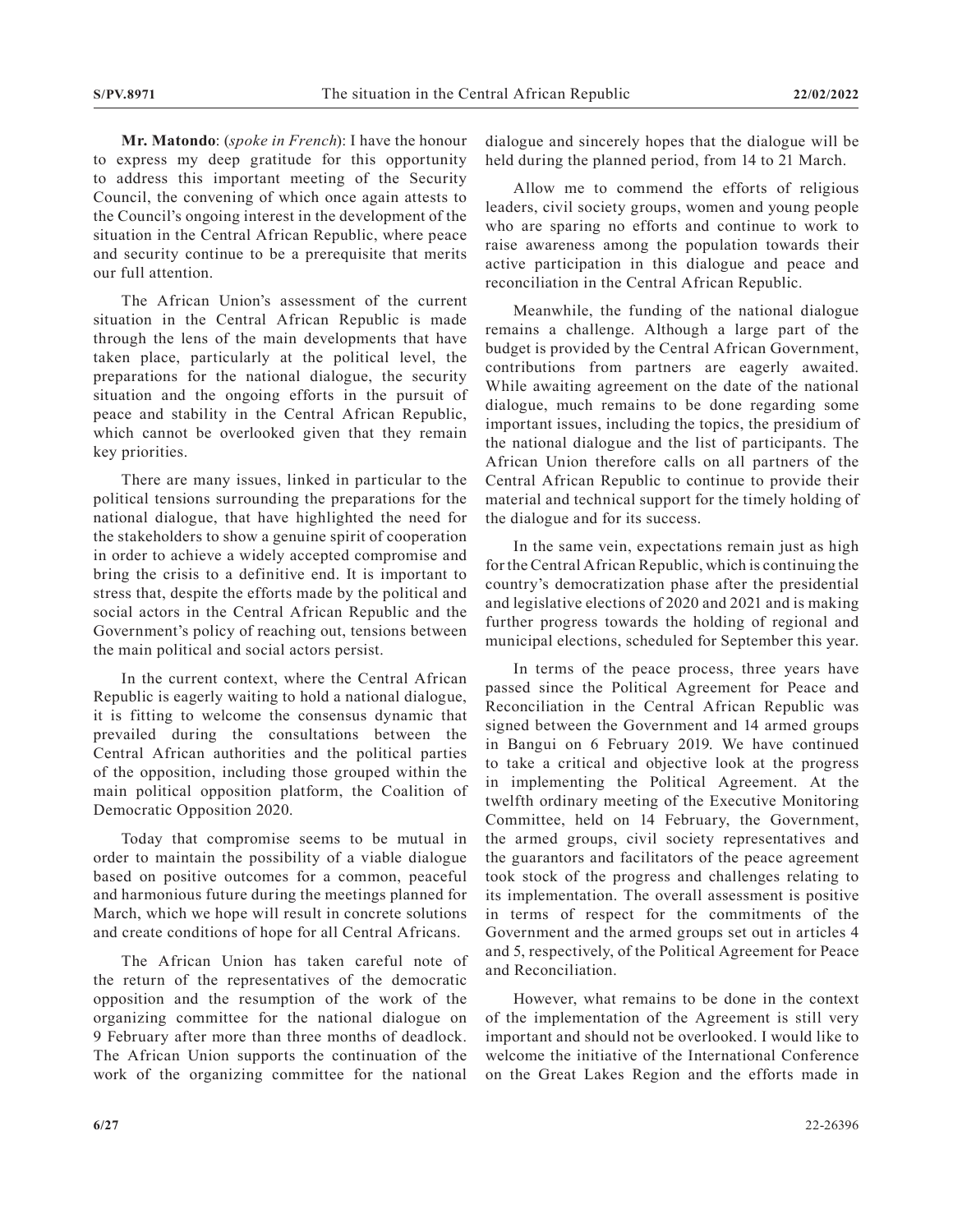the context of the joint road map to mobilize, in the broadest sense, the subregion in promoting dialogue in the Central African Republic, more specifically regarding contacts with the leaders of the Coalition des patriotes pour le changement (CPC), the regrouping of its combatants and its disarmament, demobilization and reintegration (DDR) within the broader context of the Central African Government's national DDR programme.

For the African Union, the joint road map plays a critical role in expediting the implementation of the Political Agreement for Peace and Reconciliation, particularly with regard to the conduct of the CPC and its leaders. The ceasefire declaration by the President of the Central African Republic on 14 October 2021, calling for an end to military operations and all armed action throughout the territory, was a positive effort to strengthen stability and security in the Central African Republic. That ceasefire measure was shortlived, although it encouraged a process of spontaneous demobilization, which may serve as a springboard for DDR priorities. It is clear that, as long as there is no ceasefire or cessation of hostilities, the DDR process will not be effective.

In the same vein, the follow-up meeting of the Luanda process, held in Bangui on 14 January, made it possible to take stock of the objectives of that joint road map and the concrete actions related to it. In that regard, it is important that coordination between the mechanisms for implementing and monitoring the Political Agreement for Peace and Reconciliation in the Central African Republic and the joint road map be further strengthened, bearing in mind the role of the African Union, the Economic Community of Central African States and the countries of the subregion as guarantors and facilitators of the Political Agreement.

It is worth pointing out that, despite this glimmer of hope regarding the implementation of the Agreement, its completion and the prospect of a national dialogue being held in the near future, developments in the security situation are still marked by the ongoing challenges in reducing the capacity of armed groups, which continue to pose a threat to the Central African Republic and the region, as evidenced by the persistent tensions and the continued presence of armed groups, especially in the north-western, northern and central areas of the Central African Republic. In addition, there are several illegal cross-border activities.

In military terms, the offensive by the Forces armées centrafricaines, supported by bilateral forces, is under way and seeks to decrease the potential trouble-making of armed groups. Nonetheless, as underscored several times by its Peace and Security Council, the African Union remains convinced that a military solution to the current political and military crisis in the Central African Republic, as promoted by some stakeholders, risks becoming a mirage if it is not accompanied by a political compromise or consensus. The consequences of such violence have had a negative impact on the civilian population, who, in addition to suffering reprisals and forced displacement, find themselves in a very vulnerable situation and face food insecurity.

Approximately 2.5 million people, more than half of the population of the Central African Republic, are without adequate humanitarian assistance due to, inter alia, the inaccessibility of certain sites for displaced persons.

Situations of armed conflict and respect for human rights are often uneasy bedfellows, and the Central African Republic is no exception. The African Union would like to express its deep concern about reports of gross human rights violations perpetrated against civilians, in particular in areas in which military operations are under way. In the same vein, the use of landmines and improvised explosive devices against the contingents of the United Nations Multidimensional Integrated Stabilization Mission in the Central African Republic (MINUSCA) and civilians is also a reprehensible act that the African Union strongly condemns. Such acts should be meticulously documented so that political and judiciary responsibility is brought to bear to allow perpetrators and their accomplices to be identified.

In conclusion, looking ahead, I would like to underscore that taking specific measures to ensure the successful implementation of the Political Agreement for Peace and Reconciliation in the Central African Republic and the joint road map; the timely holding of the inclusive republican dialogue; the dissolution of armed groups and continued disarmament, demobilization and reintegration initiatives, in particular the operationalization of the mixed security units; the promotion of improved regional cooperation on peace initiatives and in the area of cross-border security and collaboration on efforts to stabilize the Central African Republic; cooperation and harmonization of positions among the various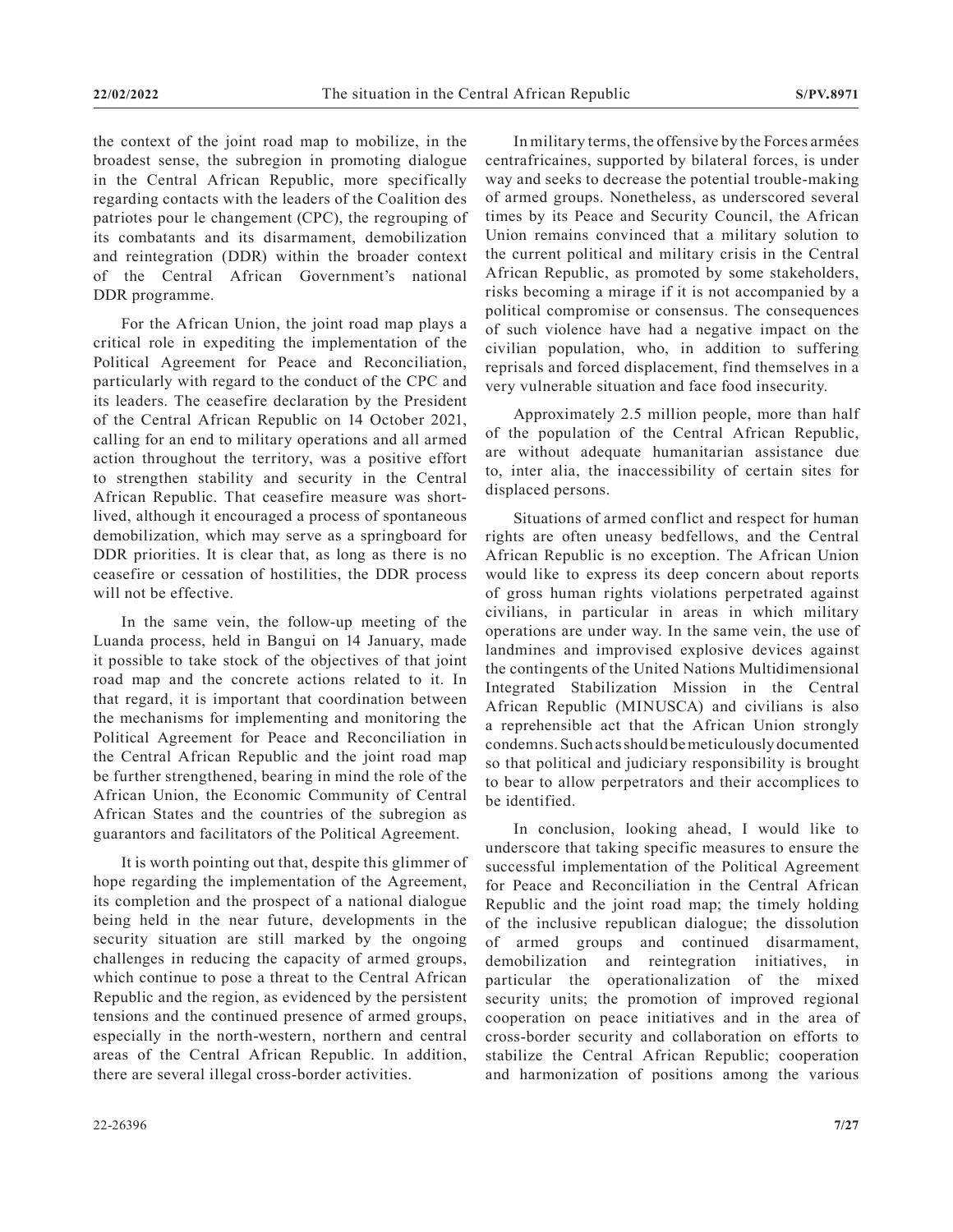stakeholders and international partners of the Central African Republic; the prosecution of those in violation of human rights law and international humanitarian law; and the participation of all partners of the Central African Republic in post-conflict reconstruction, without neglecting humanitarian needs — those are all priorities that can help the Central African Republic once and for all turn the page on perpetual political and military instability and embark upon the path of peace, stability and effective economic revitalization.

On behalf of the African Union, I take this opportunity to thank the countries of the region, MINUSCA, the Economic Community of Central African States, the International Conference on the Great Lakes Region, the European Union and other international partners for the cooperation among our various organizations and for their support to the Central African Republic. We implore them to continue their solidarity with the country.

I cannot end my remarks without paying tribute to my dear brother His Excellency Mr. Mankeur Ndiaye for his decisive role at the head of MINUSCA for the past three years. I have been in daily contact with him, which has been characterized by courtesy, candour and respect. That has helped the African Union and MINUSCA to engage in robust cooperation as we seek to achieve our respective objectives.

**The President** (*spoke in Russian*): I thank Mr. Matondo for his briefing.

I now give the floor to Mr. Caholo.

**Mr. Caholo**: At the outset, allow me to congratulate the Russian Federation on assuming the presidency of the Security Council for the month of February. I also extend my gratitude to the Russian Federation, through its Permanent Representative, His Excellency Mr. Vassily Nebenzia, and his team for the able leadership exhibited thus far and for inviting me to address the Council.

It is always an honour to speak to the Security Council. As per the invitation, I am required to present my perspective on the situation in the Central African Republic. I will therefore provide an update on the major developments in the Central African Republic, in particular political developments and the security and humanitarian situation. I will conclude by providing some recommendations for consideration by the Security Council.

The genesis and political and social economic ramifications of the conflict in the Central African Republic are already well known by the Security Council. Those negative social, economic and political ramifications and spillover effects to the region impelled the International Conference on the Great Lakes Region (ICGLR), through His Excellency Mr. João Manuel Gonçalves Lourenço, President of the Republic of Angola and Chairperson of the ICGLR, to take a keen interest in finding a solution to the deterioration of the political and security situation in the Central African Republic.

The ICGLR has thus far hosted three mini-summits of Heads of State and Government of the Conference on the political and security situation in the Central African Republic, namely, on 29 January 2021, 20 April 2021 and 16 September 2021. As members will recall, at the third mini-summit, held in Luanda, the Heads of State and Government of the ICGLR adopted a joint road map for peace in the Central African Republic, in which participants called for an inclusive dialogue in support of the Political Agreement for Peace and Reconciliation in the Central African Republic and urged the Government to declare a ceasefire.

Furthermore, members will recall that, as a result of the resolutions of the third mini-summit, on 15 October 2021, the President of the Central African Republic, His Excellency Mr. Faustin Archange Touadera, declared a unilateral ceasefire and the cessation of fighting against armed groups, thereby signalling his Government's commitment to revitalizing the peace process and promoting peaceful dialogue. That generated some momentum in the peace process. Incremental progress in the context of mitigating political and civil tensions, resolving the humanitarian crisis and further preventing human rights violations continued to be observed.

We note with satisfaction that, six months into the ceasefire, the Government of President Touadera continues to adhere to the political agreement for peace and reconciliation. His Government also continues to be committed to implementing the joint road map for peace in that country. Furthermore, his Government is inclusive in nature and has established and inaugurated the organizing committee of the republican dialogue framework, comprising the political opposition, armed groups, religious leaders and civil society.

Unfortunately, the implementation of the Political Agreement for Peace and Reconciliation in the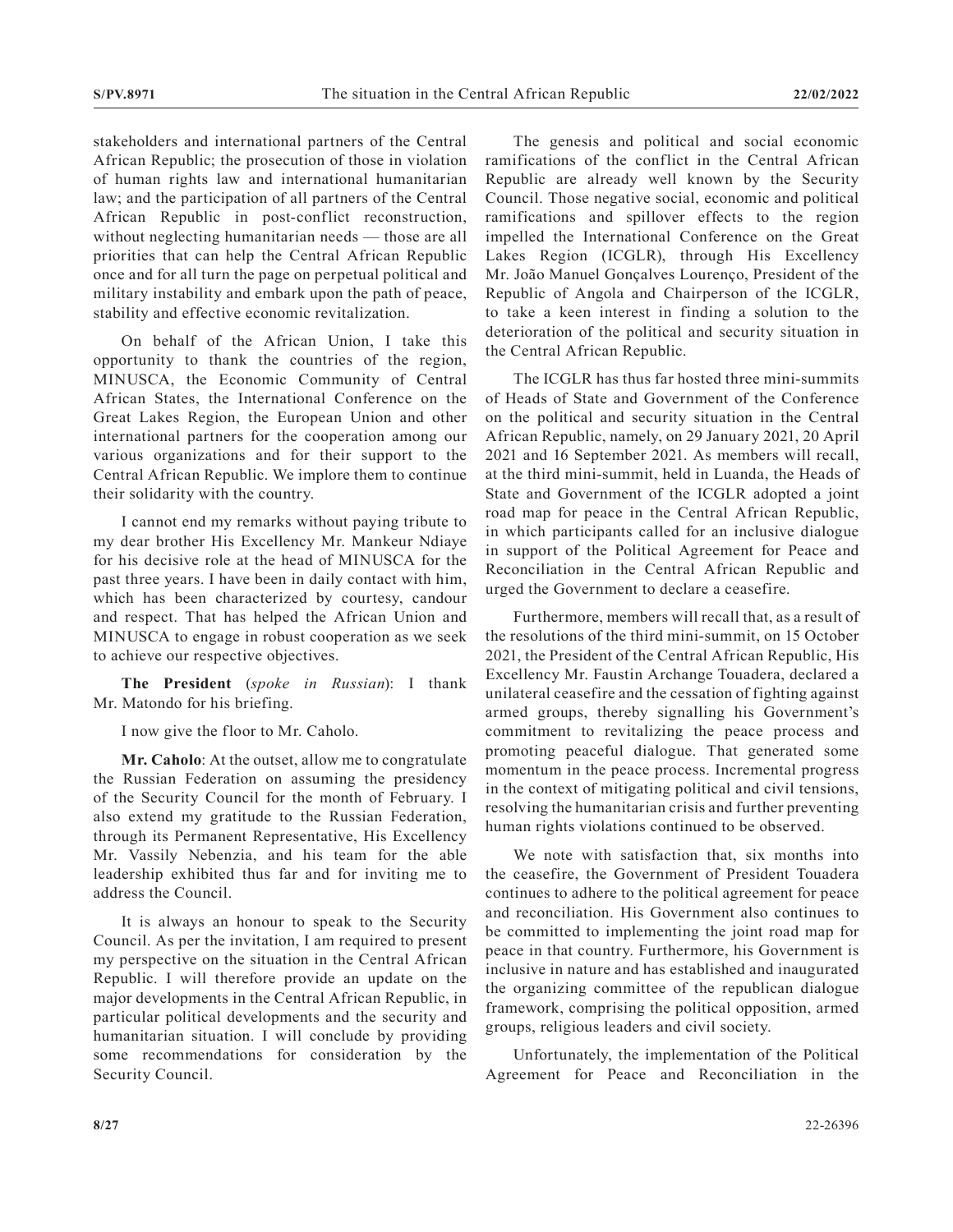Central African Republic faces challenges, owing to many interlinked factors, some of which are beyond the control of the Government. The Government's institutional capacity to expeditiously implement the agreement is hampered by both financial and non-financial challenges.

The Government has limited human resources capacities, owing to the negative ramifications of insecurity and political instability in the country. There is also the demotivation of civil servants, including military personnel, owing to the delayed payment of salaries. The situation is affecting the expeditious implementation of the demobilization, disarmament, reintegration and repatriation (DDRR) processes, which was one of the critical recommendations of the third mini-summit of the International Conference on the Great Lakes Region.

The Government has established the necessary political and administrative structures, such as the appointment of a Minister of State for Demobilization, Disarmament, Reintegration and Repatriation and a Minister for Humanitarian Action and National Reconciliation, and has formally designated the executive monitoring committee to monitor the implementation of the agreement. It has also identified approximately 4,205 elements of armed groups, which will benefit from the DDRR programme. However, due to limited fiscal space and institutional capacities, the process has slowed down, causing concern and panic among the beneficiaries.

Members will recall that on 14 September 2021, the Government of the Central African Republic announced the adoption of the electoral calendar for the municipal, regional and senatorial elections. The Government pledged to hold municipal, regional and senatorial elections on 11 September 2022, the first in more than three decades, since 1988.

While we applaud that move, we express concern that the country lacks the resources to carry out the critical activities that are required for holding inclusive credible and fair elections, such as voter registration and education. Currently, the registration of citizens, including internally displaced persons, refugee returnees and newly eligible adults are yet to be fully on course, and the country may not complete the task by 30 April unless it manages to mobilize approximately \$10 million. That is a recipe for political and electoral

With regard to the humanitarian situation, we note with concern that approximately 3 million people,

inadequate preparation.

representing 63 per cent of the population, continue to be in urgent need of protection and humanitarian relief. Additionally, due to violence and conflict, there are approximately 641,300 internally displaced persons in the country. Generally, poverty and youth unemployment remain at very high levels in the country. We in the ICGLR are of the view that it is time that we engaged young people in a real process of transformation. The youth must be considered as active partners for the implementation of development projects and programmes.

violence arising from disputed results, owing to

The security situation in the Central African Republic remains unstable. Although the ceasefire was signed, the Unité pour la paix en Centrafrique and the Retour, réclamation et réhabilitation movements continue to perpetuate abuses against civilian populations and attacks against the defence and security forces. We have written time and again, through the ICGLR presidency, calling for the armed leaders and groups to respect their commitments and condemn the use of anti-personnel mines.

We have also noticed that the Government has yet to strengthen its command-and-control mechanism. The country currently lacks a dynamic and adaptive social-technical system configured to design and execute joint regional actions. The country has very few security troops and State police officers with the right skills, necessary equipment and capacity to protect civilians from large-scale outbreaks of violence. That has contributed to inadequate public service provision, the inability to implement regional programmes and the deteriorating security situation.

As I conclude, allow me to say that there is a need for the Security Council, through the United Nations Multidimensional Integrated Stabilization Mission in the Central African Republic, to work with the Government of the Central African Republic to pursue vigorous country-driven security sector reforms to help the country better address complex security challenges.

In the same vein, I call on cooperating partners to fully honour their pledges so that the Central African Republic can fully support National Electoral Authority and hold credible and fair elections. Furthermore, importantly, allow me to reiterate the request of His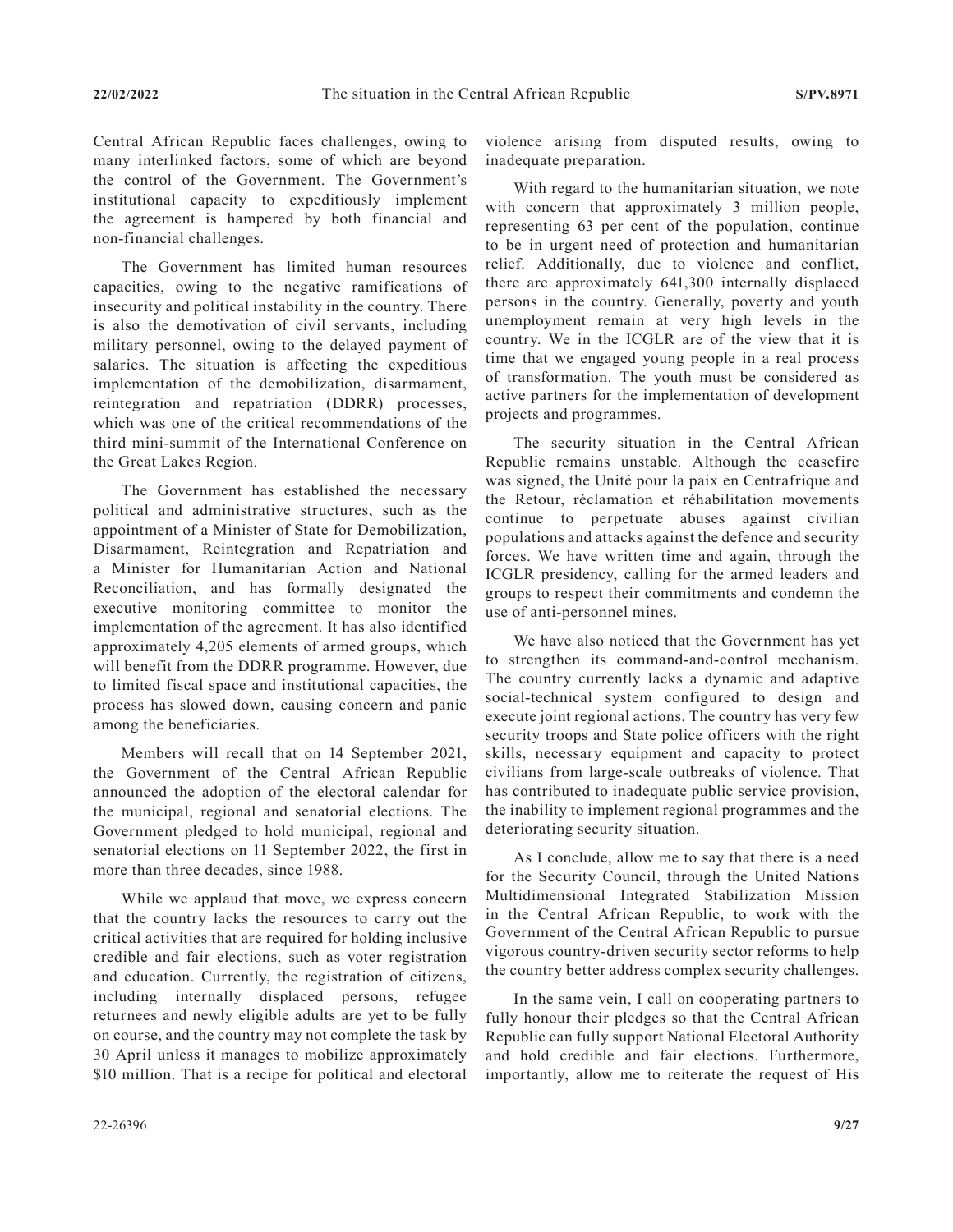Excellency Mr. João Manuel Gonçalves Lourenço, President of the Republic of Angola and Chairperson of the ICGLR, that the Security Council needs to reconsider the arms embargo, which continues to impinge on the security forces' ability to safeguard the territorial integrity of the Central African Republic and restore and maintain law and order in the country. Political stability and economic development can be brought about only with the improvement of the security and humanitarian situation of the country.

We in the ICGLR will remain committed to facilitating long-term stability in the Central African Republic and the entire region. We applaud the Government and all stakeholders' commitment to promoting peace, bolstering institutional stability and restoring security in the country and the region. We fully support and will continue to fully support the implementation of the Pact on Security, Stability and Development in the Great Lakes Region, which serves as a legal framework and agenda for creating the conditions for security, stability and development among its member States.

**The President** (*spoke in Russian*): I thank Mr. Caholo for his briefing.

I shall now give the floor to those members of the Council who wish to make statements.

**Mr. De Rivière** (France) (*spoke in French*): I thank the Special Representative of the Secretary-General, the Special Representative of the African Union and the Executive Secretary of the International Conference on the Great Lakes Region (ICGLR) for their briefings. I welcome the presence of the Minister for Foreign Affairs, Francophonie and Central Africans Abroad of the Central African Republic, Ms. Baipo Temon. I thank her for coming to reaffirm before the Security Council the commitment of the Central African Republic to finding a lasting solution to the problems caused by armed groups.

I will say it unequivocally — armed groups represent a serious threat. The Secretary-General's report (S/2022/119) once again condemns their actions towards civilians, the Forces armées centrafricaines (FACA), State institutions, Blue Helmets and humanitarian personnel. The international community must do its full part in imposing the sanctions set out in the peace agreement against those groups. That is why, in December, France proposed to the Council to sanction Ali Darassa.

The path of arms chosen by all the protagonists is not the solution. The repeated violations of the ceasefire by the armed groups and FACA do not offer a path to sincere dialogue. However, that path does exist. It is the Luanda road map, supported by the ICGLR, the Economic Community of Central African States, Angola and Rwanda. I call on the authorities of the Central African Republic and the armed groups to implement their commitments without delay. It is imperative that the ceasefire be implemented.

 The return to peace will also require an effective disarmament, demobilization, repatriation and reintegration process. I welcome the demobilization of more than 400 combatants since October by the Government, with the support of the United Nations Multidimensional Integrated Stabilization Mission in the Central African Republic (MINUSCA). We must continue in this direction. This process must be conducted in a transparent manner, by the Government authorities themselves and with the support of MINUSCA, the region and the international community. France is concerned about the ad hoc recruitment of anti-balaka militias by FACA, with the help of Wagner Group mercenaries. This parallel and opaque process bears the seeds of new intercommunal violence.

On the political level, France notes with satisfaction the imminent resumption of the republican dialogue, through which the Government and the opposition are showing that they can compromise in the interest of the country. That must continue. The local elections in September must be organized in a collaborative manner and with respect for freedom of expression and information. The unarmed opposition must find a political space for expression and freedom without fear of reprisals.

Thirdly, I call on the Government authorities to step up their efforts in the fight against impunity. I welcome that 26 investigations are under way against perpetrators of attacks on MINUSCA, as well as the start of public hearings of the Special Criminal Court. The Court must be able to carry out its mandate independently, without political interference. There is still one actor who is not being prosecuted: the Wagner Group. In Aïgbando in mid-January, more than a dozen civilians were killed. The evidence is clear — these people were executed by Wagner Group mercenaries. After the event, mercenaries laid mines around the village to prevent MINUSCA from investigating. This is not an isolated incident. This violence is systematic and deliberate. It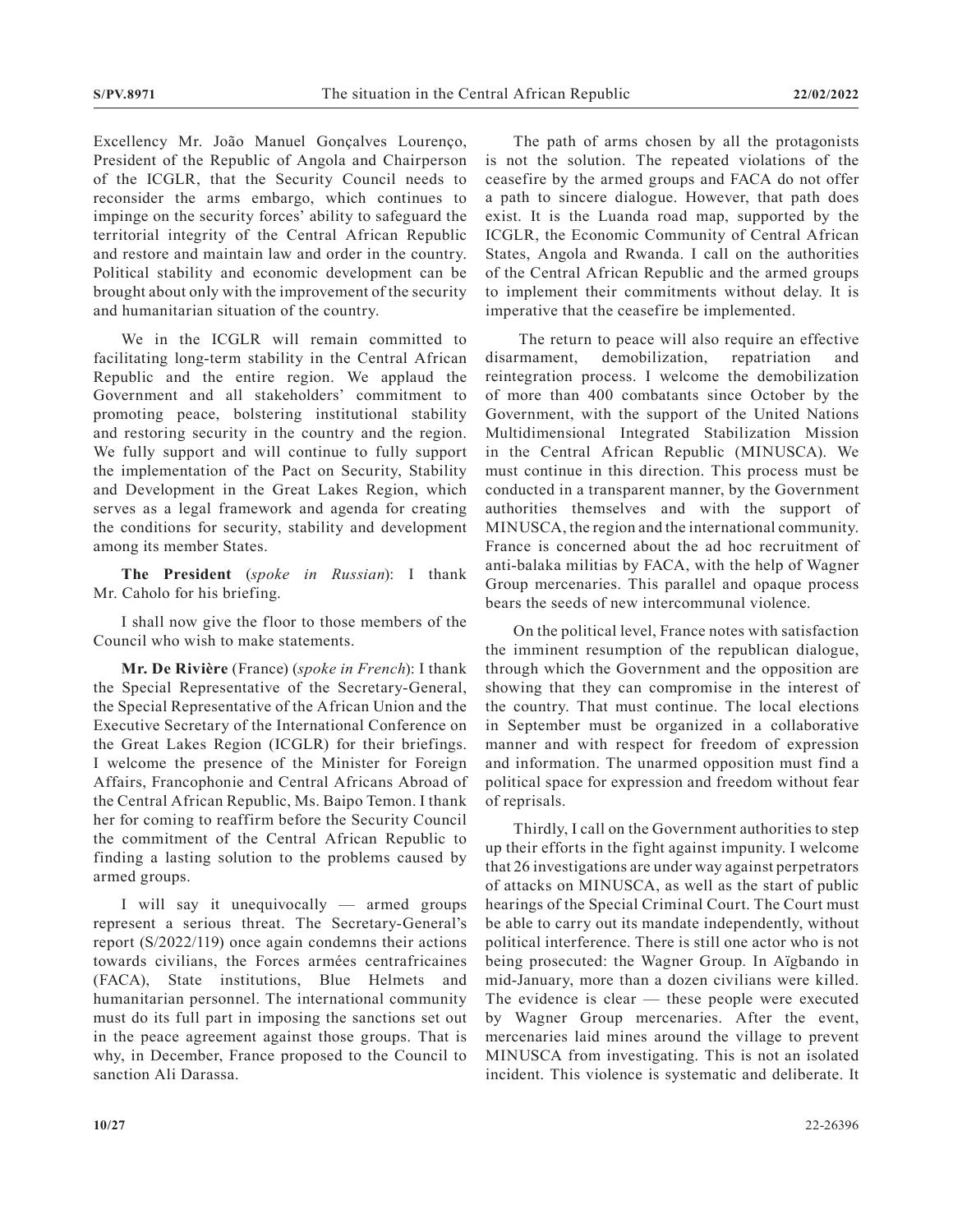is part of a pattern of terror to control and profit from certain territories. We know that some FACA have been abused by the Wagner Group. We know that jammers are being used to prevent MINUSCA from acting; we have little doubt as to who is responsible. I call on the Central African Republic to prosecute all perpetrators of violence, whoever they may be.

I will conclude with some observations on the arms embargo. While United Nations reports show that the violence in the Central African Republic over the past year has further escalated, it remains clear that the spread of arms is part of the problem. Changes to the sanctions regime must be part of an overall strategy that takes into account political progress in the Central African Republic, regional efforts and progress in achieving the arms control objectives set by the Council.

 France regrets that the operation of the Panel of Experts on the Central African Republic, whose work sheds light on the situation, remains blocked by the Russian Federation. Finally, I would like to commend the work of MINUSCA and that of its Head, Special Representative Ndiaye. We greatly appreciate the work he has done over the past three years under the most difficult conditions.

**Mr. Gómez Robledo Verduzco** (Mexico) (*spoke in Spanish*): I would like to thank this meeting's participants for their briefings and statements, and I welcome Foreign Minister Baipo Temon to the Security Council.

Today I will focus on three issues that Mexico considers central to supporting efforts to stabilize the Central African Republic.

First, we must take into account developments in the security situation. The Secretary-General's most recent reports indicate significant changes in the presence of the international community in the Central African Republic, specifically with regard to the arrival of new actors to the country. That complicates an already precarious situation. In addition, the socalled Coalition des patriotes pour le changement has become fragmented. Despite the unilateral ceasefire declared in October by President Touadera, we see an alarming increase in the use of anti-personnel mines by armed groups. We also see the persistence of illicit arms trafficking despite the current arms embargo.

Mexico is of the view that the United Nations Multidimensional Integrated Stabilization Mission in the Central African Republic (MINUSCA), in close coordination with the national authorities, must focus on helping the Central African Republic overcome its challenges. Let us therefore adapt its mandate accordingly. We also request that the Government authorities fully collaborate with us in that regard.

Secondly, we are convinced that we must prioritize the strengthening of the justice system. In that regard, we see encouraging signs, such as the establishment of the Special Criminal Court. The Government is obligated to investigate and punish those who violate the legal frameworks. There can be no true peace without justice for the victims. In that context, transitional justice systems must be set up with the support of the partners of the Central African Republic.

Thirdly, we reiterate the deeply held conviction that the only viable solution to the conflict is a political one. We therefore welcome the agreements reached between the Government and the opposition in order to promote dialogue. We also welcome the mobilization of partners, such as the International Conference on the Great Lakes Region and the African Union, to facilitate that dialogue. We call on the Government authorities to ensure an inclusive process throughout the national territory, with the active and equal participation of women. Mexico believes that republican dialogue is an opportunity for actors to commit to necessary reforms to improve State governance, particularly as it relates to decentralization. Republican dialogue must proceed in that direction.

Finally, I want to recognize the work of the Special Representative Ndiaye as Head of MINUSCA over the past few years and wish him every success in his future endeavours.

**Mrs. Alhefeiti** (United Arab Emirates) (*spoke in Arabic*): At the outset, I would like to thank Mr. Mankeur Ndiaye, Ambassador Bertino Matias Matondo and Mr. João Samuel Caholo for their valuable briefings. I welcome the participation of Her Excellency Ms. Sylvie Baipo Temon, Minister for Foreign Affairs, Francophonie and Central Africans Abroad, in this meeting.

My country supports efforts aimed at de-escalating tensions in the Central African Republic, which lacks stability. The country is witnessing deteriorating humanitarian and economic conditions and, against that backdrop, I would like to make the following points.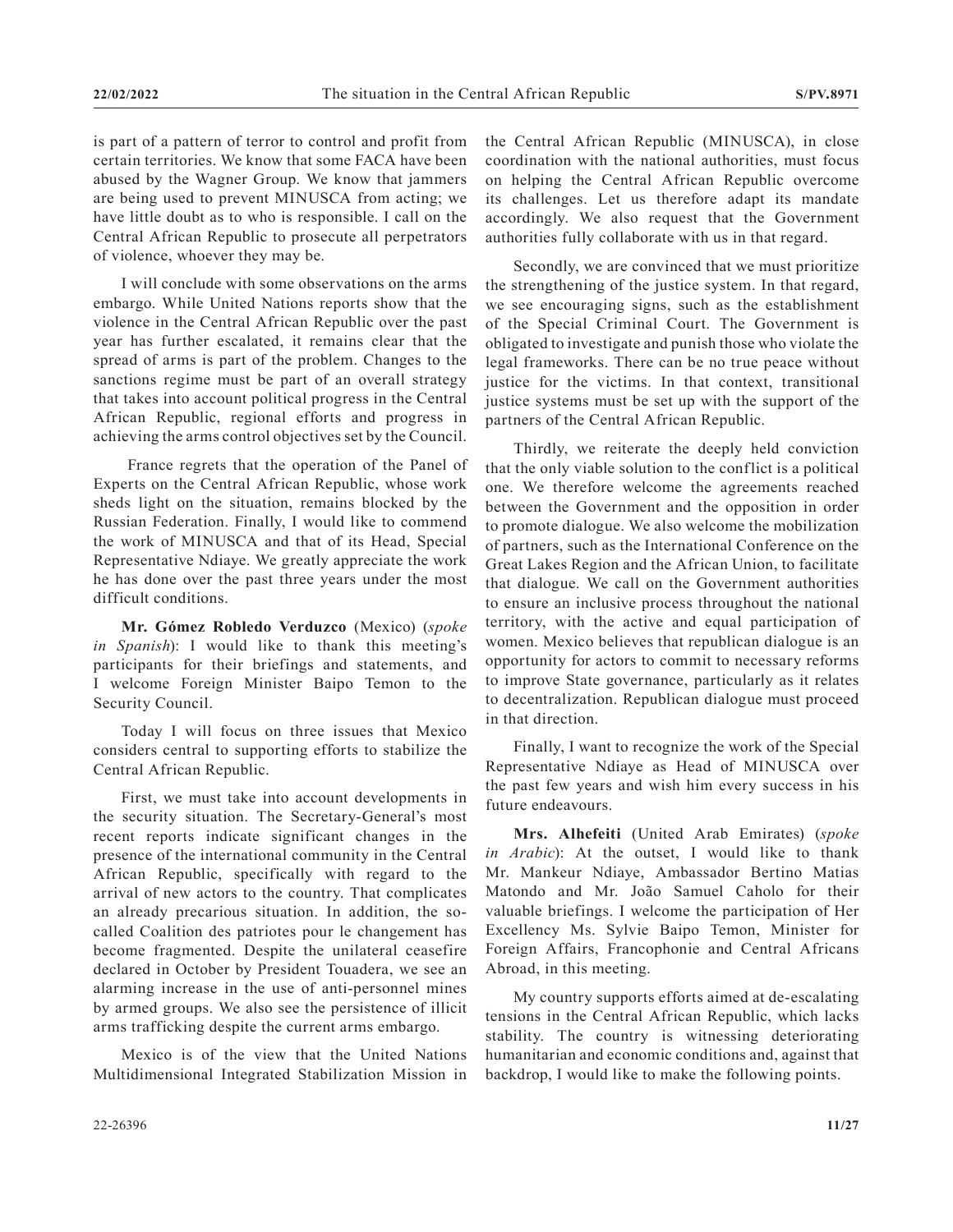First, the United Arab Emirates stresses that achieving sustainable and lasting peace in the Central African Republic requires, first and foremost, a full commitment to the ceasefire. In that regard, we regret that the announcement by President Touadera of a unilateral ceasefire last October was not respected and that armed groups have continued to launch attacks, exacerbating the humanitarian and security situations in the country.

Secondly, engaging in a meaningful and inclusive political dialogue, as well as implementing the 2019 Political Agreement for Peace and Reconciliation in the Central African Republic and the Luanda road map, remains critical to strengthening peace, security and sustainable development in the country. We hope that regional efforts will continue to support peace and help make tangible progress in the implementation of the agreement, including through continued dialogue between the Governments of the Central African Republic, Angola and Rwanda, as guarantors of the Luanda road map.

Further, I note that we must strive to empower women and young people to effectively contribute to the peace process. To that end, we commend the efforts of the United Nations Multidimensional Integrated Stabilization Mission in the Central African Republic (MINUSCA) in fostering the full, equal and meaningful participation of women in the upcoming local elections.

Thirdly, we stress the importance of improving and developing policies aimed at protecting civilians, particularly women and children, given the alarming escalation in violence, including sexual and genderbased violence despite the tireless efforts of MINUSCA to prevent and respond to conflict-related sexual violence.

Finally, my country expresses great concern at the increase in the number of people in need of protection and humanitarian assistance in the Central African Republic. We call on all parties in the country to guarantee humanitarian access and to refrain from attacks on humanitarian personnel and peacekeepers. My country condemns and deplores such attacks.

The Government's continued efforts to explore economic and financial partnerships are critical to addressing both economic recovery and long-term peace and stability. The United Arab Emirates continues to provide the necessary support to that end.

In conclusion, we stress the importance of continued regional and international initiatives and efforts to achieve stability in the Central African Republic and, subsequently, stability and security throughout the entire region.

**Ms. Dautllari** (Albania): Let me thank all of the briefers for their insights and welcome the Minister for Foreign Affairs, Francophonie and Central Africans Abroad of the Central African Republic.

Since the previous briefing in October (see S/PV.8882), we have witnessed some setbacks and fragile progress. Allow me to mention some examples.

First, we have sadly observed how the unilateral ceasefire has not produced the expected results in terms of ending hostilities. Albania reiterates the need for all actors to effectively abide by the ceasefire and calls on the Government to accelerate the implementation of the International Conference on the Great Lakes road map within the framework of the Political Agreement for Peace and Reconciliation in the Central African Republic of 2019.

Secondly, Albania underscores the importance of making further progress in the republican dialogue, welcoming the return of members of opposition to the committee. We expect that, during the next dialogue scheduled for March, all parties will set their differences aside in order to reach a tangible and inclusive agreement.

In that vein, preparations for local elections in September 2022 are encouraging. Albania reiterates its call for credible elections, which will ensure the equal participation of women and youth.

Thirdly, we remain deeply concerned about the persistent human rights abuses and violations of international humanitarian law by all parties. We condemn in the strongest manner the killing of innocent civilians, the recruitment of children, gender-based and conflict-related sexual violence against women and children, and attacks on schools and hospitals. Albania is particularly alarmed by regular operations similar to those conducted in Aïgbando from 16 to 18 January by national security forces and the Wagner Group, which resulted in several civilian deaths and displacements.

Accountability for criminal acts committed by any party must never be sacrificed for the sake of security provisions. In that vein, we welcome the Special Criminal Court and call on national authorities to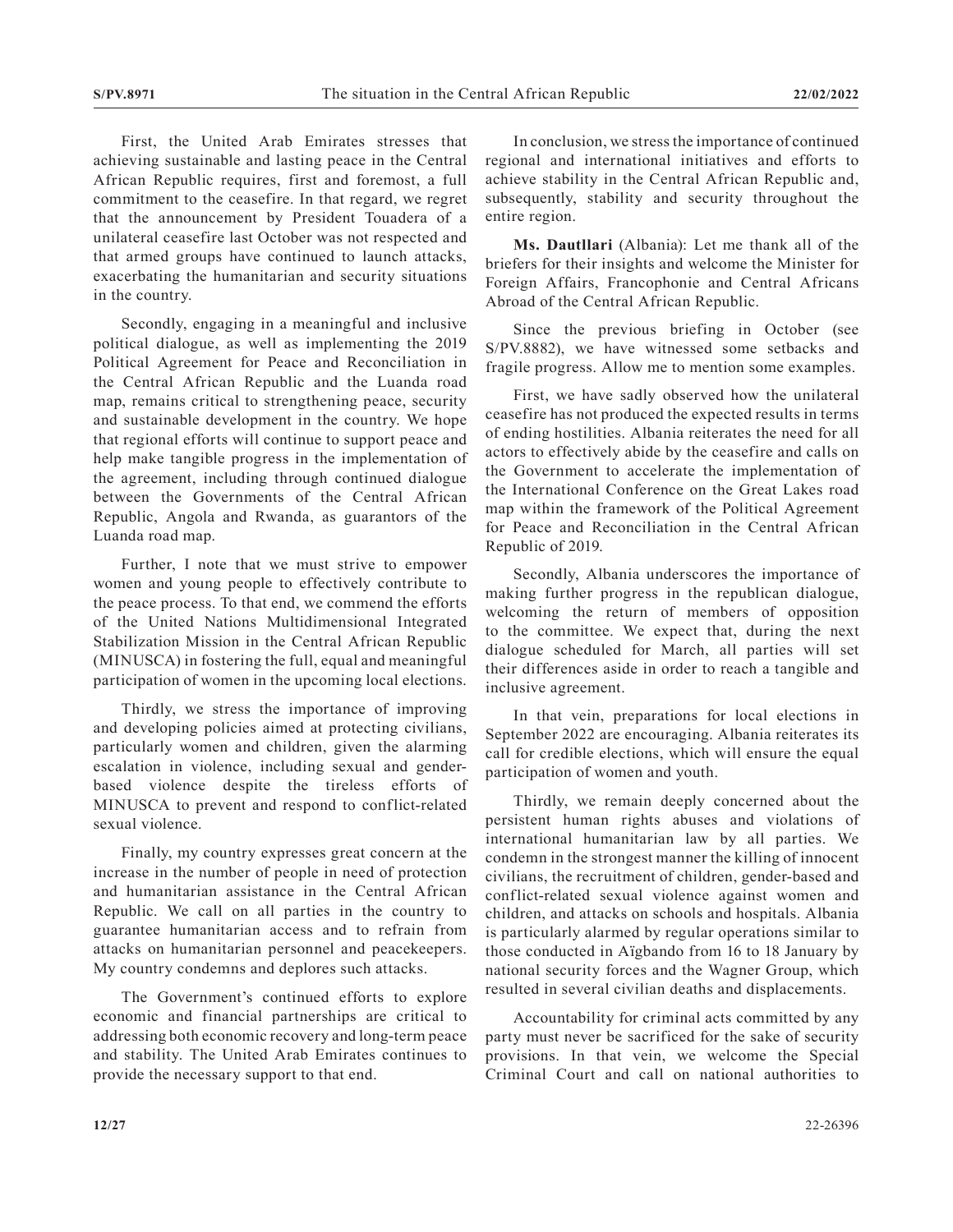spare no effort in bringing those responsible to justice, starting with immediate and credible investigations into human rights violations and abuses.

We are very troubled by the effects of the security situation on the humanitarian front. We are following with great concern the continued targeting of humanitarian personnel and call on all parties to provide a secure environment and unhindered access for humanitarian workers providing critical assistance to civilians.

We commend the United Nations Multidimensional Integrated Stabilization Mission in the Central African Republic (MINUSCA) and its Head in supporting the peace process and ensuring the protection of civilians. We regret that, in carrying out its mandate, MINUSCA still faces immediate challenges, as mentioned by the Special Representative of the Secretary-General.

Albania encourages the national authorities to further engage and fully cooperate with the Mission to get to the bottom of recent cases of signal losses for United Nations aircraft, and welcomes the 26 ongoing investigations into attacks against peacekeepers.

Finally, I would like to express Albania's support for the work of the Security Council Committee established pursuant to resolution 2127 (2013). We hope that the members of the Panel of Experts are appointed as soon as possible, in order to do their work.

**Mr. Biang** (Gabon) (*spoke in French*): It is my honour to deliver this statement on behalf of the three African members of the Security Council (A3), namely, Gabon, Ghana and Kenya.

We welcome the participation of Her Excellency Ms. Sylvie Baipo Temon, Minister for Foreign Affairs, Francophonie and Central Africans Abroad of the Central African Republic in this debate. We thank the Special Representative of the Secretary-General and Head of the United Nations Multidimensional Integrated Stabilization Mission in the Central African Republic (MINUSCA), Mr. Mankeur Ndiaye, as well as the African Union Special Representative and Head of the African Union Office in the Central African Republic, Mr. Bertino Matias Matondo, and the Executive Secretary of the International Conference on the Great Lakes Region, Mr. João Samuel Caholo, for their respective briefings.

The matter of debate today is crucial for the A3 because it concerns the stability and security of a vast region in the heart of Africa. The Central African Republic finds itself in a pivotal phase in terms of laying the foundations for lasting peace and stability. We must maintain consensus within the Council and propose realistic, concrete solutions on the political, security and humanitarian fronts that are commensurate with the scale of the crises and distress plaguing the Central African population.

On the political front, it is important to highlight the efforts of the Central African authorities in implementing the Luanda road map arising from the 2019 Political Agreement for Peace and Reconciliation in the Central African Republic. Those efforts are characterized in particular by the announcement of a ceasefire by President Touadera, as well as by the decision to hold a republican dialogue in March and local elections in September. We also note the decision by the Central African Government to suspend the judicial prosecution of certain members of the opposition with the aim of securing détente.

We welcome the support provided by partners of the Central African Republic — in particular the United Nations, the African Union and subregional organizations, especially the Economic Community of Central African States and the International Conference on the Great Lakes Region — to the republican dialogue. It is essential that the dialogue be inclusive and organized in a calm environment where the voices of all components of Central African society can be heard. Only the reappropriation of the political process by Central Africans themselves will lead to solutions that are compatible with the realities on the ground and the aspirations of the population for sustainable peace.

The A3 invites the Central African political class to demonstrate realism and underlines that a military solution will not serve to restore peace and stability in Central Africa. We must take advantage of international mobilization and seize the opportunity that the national dialogue and the reconciliation process present to end the cycle of violence. The holding of municipal and regional elections for the first time in more than 30 years represents an opportunity to revive democracy in the Central African Republic and to spur enthusiasm and interest on the part of the population in the political process. The A3 therefore encourages the political parties to involve themselves further and to work for the effective participation of women and young people throughout all electoral processes.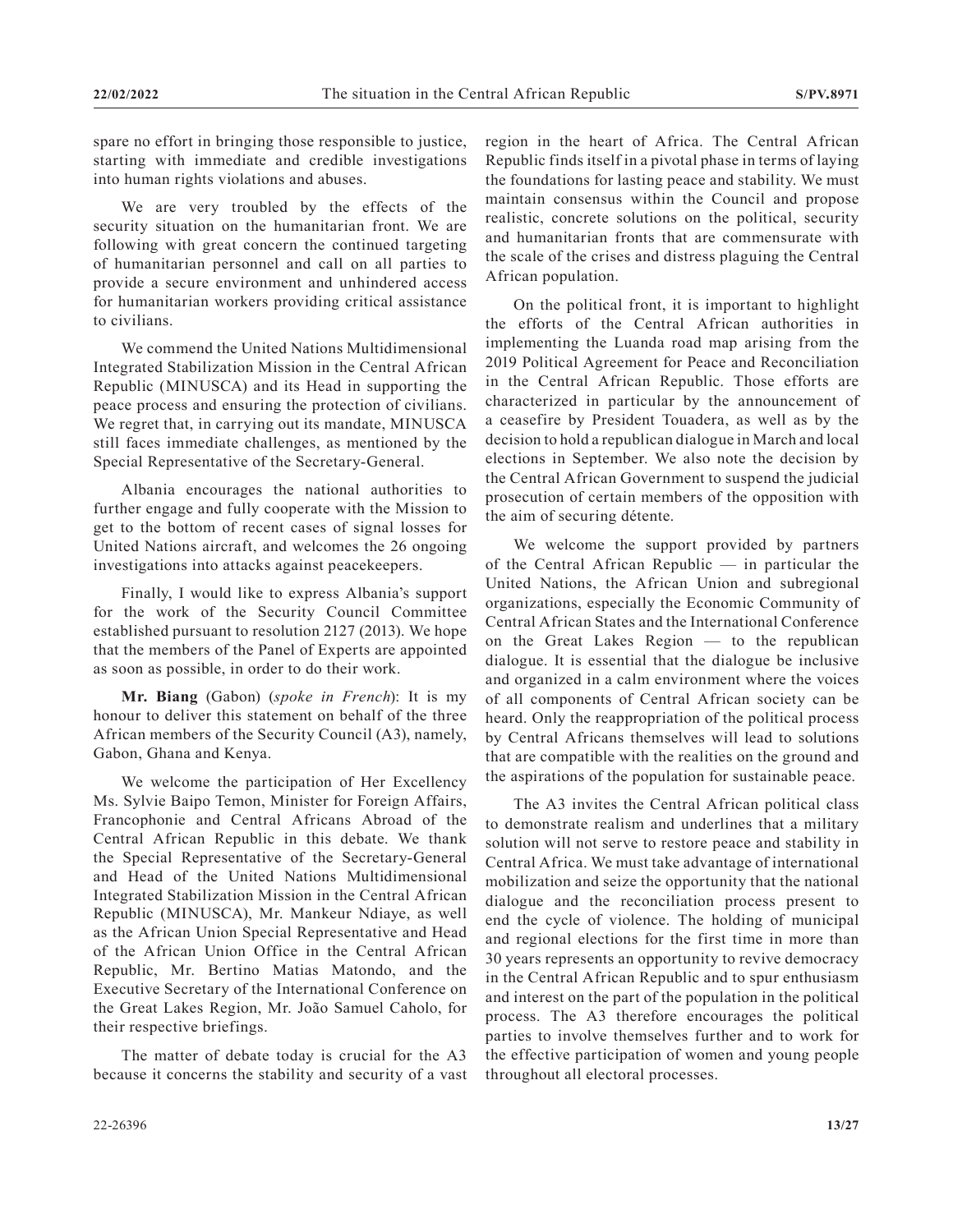In security and humanitarian terms, the situation in the Central African Republic remains concerning. It is extremely difficult to hold credible and peaceful elections in a highly volatile security situation. Another area of concern is protecting the population against acts of violence by the heavily armed rebel groups that target them and, regularly, their supplies, and are intensifying the use of improvised explosive devices.

The A3 firmly condemns the attacks committed by armed groups against civilians, Blue Helmets and humanitarian workers. Such heinous acts are unacceptable, and those who commit them should be prosecuted. Thus the implementation of a national special investigation commission to shed light on serious crimes and violations of human rights and humanitarian law must be welcomed.

The A3 underlines the fact that beyond those various legal mechanisms and instruments, an urgent solution must be found to the proliferation of weapons, which clearly fuels insecurity in the country and throughout the region. It would be unacceptable to stand by and not react to the sad spectacle of armed groups and terrorists making use of increasingly sophisticated weapons and causing suffering to the people, whose exodus is also exacerbating humanitarian tensions. That persistent insecurity in one part of the Central African Republic continues to worsen the living conditions of the people, who resent the forces on the ground.

We must have a more decisive commitment on the part of the international community to truly cut off sources of supply for armed groups. That means adequate financing from the international community for programmes aimed at the disarmament, demobilization and reintegration of former combatants.

The A3 underscores the need to lift the arms embargo imposed on the Central African Republic by the Security Council in order to allow the country to strengthen the capacities of its armed forces to effectively discharge their constitutional mandate to defend the country. The Central African Republic must be able to protect its own people and territory. Allied forces and MINUSCA are not to remain the country forever; that is not their job.

Restricting the military capacities of the legitimate authorities of the country today means condemning the country to powerlessness and to making its instability chronic. The A3 welcomes the outstanding efforts and the commitment of MINUSCA to protect the population. However, given the alarming humanitarian situation and the ongoing humanitarian crisis, MINUSCA needs a more robust mandate. A reinforcement of its personnel and its operational capacity will certainly allow it to improve the security environment.

We welcome the efforts at coordination between the authorities of the Central African Republic and MINUSCA. We encourage further cooperation between the country and neighbouring States, as well as the resolution of border conflicts through dialogue in a climate of calm. Partnerships between the United Nations, the African Union and subregional organizations such as the Economic Community of the Central African States and the International Conference on the Great Lakes Region, as well as bilateral partners, have a real impact on political progress, in particular in terms of peacebuilding, and should be welcomed.

The ongoing security problems are being worsened by extreme weather and have had severe impacts on the humanitarian situation and increased tensions in the Central African Republic. We commend the efforts of all humanitarian stakeholders and encourage international and regional donors, as well as the country's partners, to overcome the financing deficit for humanitarian activities. It is vital that we support the Government of the Central African Republic in building the State and in peacebuilding to respond to the aspirations of the people over the long term.

It is clear that there is a need to offer prospects to the people of the Central African Republic by ending the root causes of conflict, encouraging economic development and setting up robust institutions to ensure equitable justice and genuine national reconciliation.

In conclusion, the A3 reiterates its firm commitment to the sovereignty, independence and territorial integrity of the Central African Republic — and the corollary is non-intervention in the domestic affairs of the country — while also underlining the scale of what is at stake and the interconnection of the security challenges in that country, located at the edge of the Sahel.

**Ms. Juul** (Norway): Allow me to thank Special Representative of the Secretary-General Mankeur Ndiaye and the other briefers for their insightful remarks. I am also pleased to welcome the Minister for Foreign Affairs of the Central African Republic, Ms. Baipo Temon, here today. I look forward to working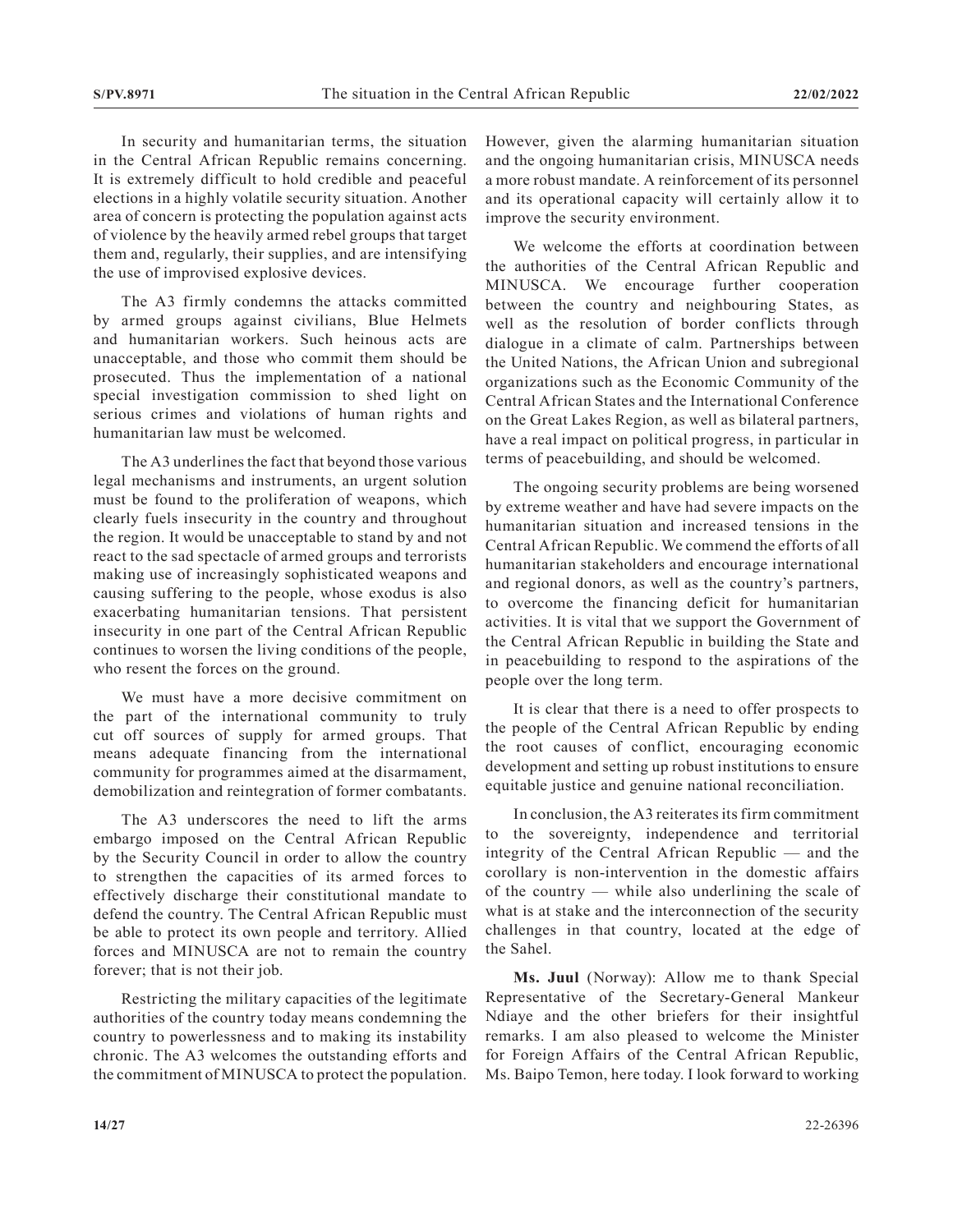with her Government in bringing peace to the Central African Republic.

When President Touadera announced a unilateral ceasefire in October, we had all hoped that that would lead to greater security and much-needed progress in the political process. Unfortunately, the fighting continues, and a genuine, inclusive dialogue has not yet started. The rebels are certainly to blame, but the Government's choice of partners also affects the prospects of sustainable peace in the Central African Republic.

Norway commends the region, in particular Angola and Rwanda, for its continued engagement, which seems to have led to a renewed impetus and a date for the long-awaited republican dialogue. We encourage all actors, especially the Government, to finally make that happen.

Only a dialogue that addresses the grievances of all segments of society — including with the full, equal and meaningful participation of women — can lead to sustainable peace. We also underscore that the protection of civilians, including children, is critical to averting new cycles of violence.

Reports of continued high levels of gross violations and abuses of human rights and violations of international humanitarian law are frustratingly familiar. Norway is particularly appalled by the reported high number of incidents of gender-based and conflict-related sexual violence, reported grave violations against children and the targeting of religious minorities. We also condemn in the strongest terms the targeting of humanitarian workers. The main perpetrators continue to be the armed groups of the Coalition des patriotes pour le changement.

But reports show that the Forces armées centrafricaines and their partners — the Russian Wagner Group — continue to commit numerous violations and abuses of human rights and violations of international humanitarian law. Incidents such as the ones in and around Bria are particularly shocking because the Forces armées centrafricaines and their partners should be held to a higher standard than armed groups. We call on the authorities of the Central African Republic to investigate all incidents and hold the perpetrators accountable.

We are also worried by reported new trends such as the recruitment of ex-combatants as proxies against armed groups; the dangerous and unacceptable jamming of the navigation signals of the air assets of the United Nations Multidimensional Integrated Stabilization Mission in the Central African Republic (MINUSCA); and the use of explosive devices.

We welcome the improvement in the Government's implementation of the status-of-forces agreement. Good working relations between the authorities of the Central African Republic and MINUSCA are essential.

That being said, Norway is very worried about the multiple reports of the obstruction of and denial of access to MINUSCA by the Forces armées centrafricaines and the Wagner Group. MINUSCA must be allowed to do its work, including in the investigation of incidents involving alleged violations and abuses of human rights and violations of international humanitarian law.

Finally, Norway would like to express its concern about the continued absence of a Panel of Experts on the Central African Republic. After a hold of more than six months, one Member State has rejected the nominated experts. We urge the Secretariat to swiftly propose new names, and we hope that the Panel can resume its work as soon as possible.

Allow me to conclude with special thanks to Special Representative of the Secretary-General Ndiaye for his hard work and commitment to the Central African Republic. We wish him all the best in his future endeavours.

**Mrs. Thomas-Greenfield** (United States of America): I would like to start by thanking Special Representative of the Secretary-General Ndiaye, African Union Special Representative Matondo and Executive Secretary of the International Conference on the Great Lakes Region Caholo for their comprehensive remarks. As Special Representative of the Secretary-General Ndiaye's time comes to an end at the helm of the United Nations Multidimensional Integrated Stabilization Mission in the Central African Republic (MINUSCA), we commend him for his leadership over the past three years, and we wish him well in his next chapter. We look forward to working with his successor to further strengthen and support MINUSCA in the future.

I also welcome the participation of the Foreign Minister of the Central African Republic. I visited the Central African Republic several times in my former position as Assistant Secretary for Africa. I am saddened that the situation in the Central African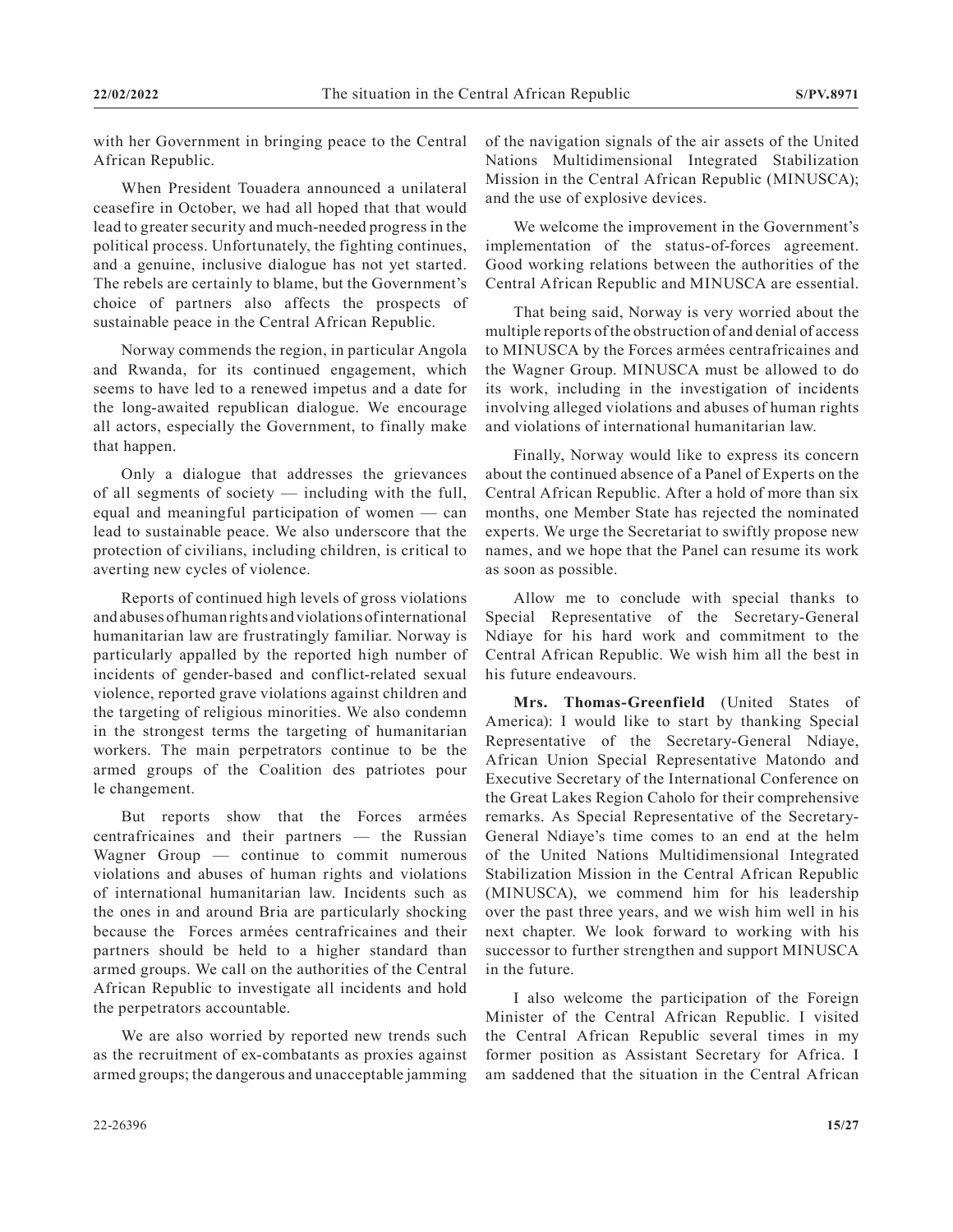Republic continues not to significantly improve, but I look forward to working with the Foreign Minister and her Government towards a peaceful solution to the situation in the Central African Republic in the future.

Today I would like to address three aspects of the situation in the Central African Republic: the work and safety of MINUSCA; the threat that Wagner Group forces pose to human rights in the Central African Republic; and progress towards a political solution to the conflict.

First, let me start by saying thank you to the women and men of MINUSCA and to the troop- and police-contributing countries for their commitment to peace in the Central African Republic. I know that they have been under attack — both physically and with disinformation — and I condemn those attacks in the strongest terms. MINUSCA has done a significant job attempting to restore security to the Central African Republic. As the Secretary-General's report (S/2022/119) notes, its increased operations ousted armed groups in Boyo, as well as other areas.

However, we must remain firm in supporting the peacekeepers whom we have collectively sent into harm's way, call out those who are willing to harm them and hold those individuals and entities accountable. In particular, we must address the disturbing news from the Secretary-General's report that the Forces armées centrafricaines (FACA), working with the Kremlin-supported Wagner Group, perpetrated 17 violations of MINUSCA's status-of-forces agreement in the past four months. That is simply unacceptable. Together, as the Security Council, we must call on the Central African Republic and the Wagner Group to stop threatening and obstructing MINUSCA personnel and their work.

That leads me to my second point: we must address and take on the threat to human rights that the Wagner Group forces pose. National defence forces and Wagner Group contractors, referred to as "other security personnel" in the report, perpetrated over 40 per cent of all violations documented during the reporting period. For that reason, we find it hard to even think about lifting an arms embargo where arms could be used against innocent citizens. In particular, credible sources have reported that Wagner Group forces in the town of Aigbado massacred more than 30 unarmed civilians on 16 and 17 January, and that included over 20 execution-style killings. Those forces are committing

horrific acts and trampling over the human rights that we have fought so hard to preserve, including for the people of the Central African Republic, who deserve to have their human rights respected.

We call upon the Government of the Central African Republic to cooperate fully with MINUSCA and other partners to investigate all allegations transparently and hold those responsible for such heinous acts accountable. The initial steps taken by the special commission of inquiry, led by the Central African Republic's Minister of Justice, are positive. Now is the time to follow through on the investigations.

We are deeply concerned by reports that FACA and Wagner Group forces continue to target predominantly Muslim communities in their military operations. That poses grave risks to the country's delicate social fabric, and it contributes to further destabilization.

That leads me to my third, and final, point: there is no military solution to the crisis in the Central African Republic. That point was aptly made by the Special Representative of the Secretary-General. The only durable way forward is through the full implementation of the 2019 peace agreement, justice for victims and inclusive political dialogue. To that end, we call upon the Government of the Central African Republic to abide by its 15 October ceasefire and immediately stand up and enforce a ceasefire monitoring mechanism. We commend the Government of the Central African Republic for its decision to lift immunity for the political opposition, and we welcome further progress towards the organization of an inclusive republican dialogue process.

To further prepare for local elections in September, we call on the Government of the Central African Republic to launch and staff the Cadre de concertation and to implement the April 2020 decentralization law. That is an opportunity for the newly appointed Prime Minister, Félix Moloua, whom I want to congratulate here today.

The United States remains a committed partner of the Central African Republic, and we look forward to working with it to realize the promise of the Political Agreement for Peace and Reconciliation in the Central African Republic, the republican dialogue and the country's first local elections in 34 years.

**Mr. Raguttahalli** (India): At the outset, let me thank Special Representative of the Secretary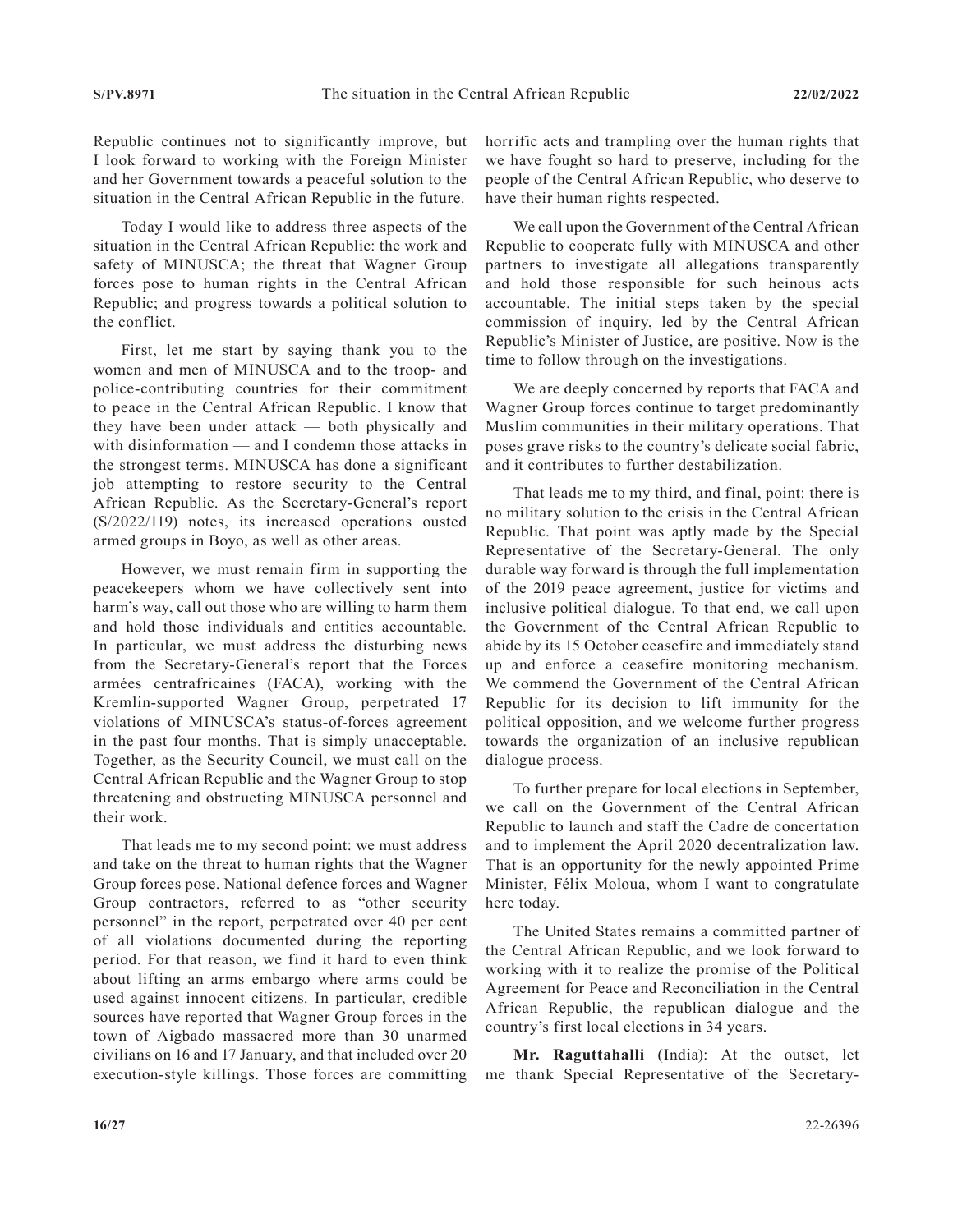General Mankeur Ndiaye for his briefing regarding the progress made on the implementation of the mandate of the United Nations Multidimensional Integrated Stabilization Mission in the Central African Republic (MINUSCA) and for updating the Security Council on the recent political developments in the Central African Republic. I also thank the African Union (AU) Special Representative and Head of the AU Office in the Central African Republic, His Excellency Mr. Bertino Matias Matondo, and the Executive Secretary of the International Conference on the Great Lakes Region (ICGLR), Mr. João Samuel Caholo, for their respective briefings. I also welcome the presence of the Foreign Minister of the Central African Republic, Her Excellency Ms. Sylvie Valérie Baipo Temon.

The challenges faced by the Central African Republic remain significant. While the overall political situation is stable, a new Prime Minister was recently appointed. We hope that this development will facilitate the reform process and the national dialogue. The Government is planning to hold local elections in September. They will be crucial in deepening the democratic process across the country. We hope that the necessary legislation will soon pave the way for that process to begin.

The holding of the national dialogue, scheduled next month, will be important to capitalize on the gains of the unilateral ceasefire, which was announced by President Touadera last October. We hope that the withdrawal of prosecutions against the opposition members on 31 January will help to fast-track the process of national dialogue. The implementation of the 2019 Political Agreement for Peace and Reconciliation in the Central African Republic will be possible only once the six signatory groups, including factions of the Coalition des patriotes pour le changement that are based outside the Central African Republic, engage in good faith.

In that context, we welcome the holding of the executive and follow-up committee meeting of the Political Agreement on 14 February. We look forward to the early commencement of the work of the Commission on Truth, Justice, Reparation and Reconciliation. We also commend the regional efforts in the peace process through the ICGLR initiative.

The security situation has remained volatile, particularly in the north-western regions of the country, with continued fighting between the opposition groups and national defence forces. The lives of ordinary civilians, particularly women and children, continue to be at risk, with increased displacement and abuses. We hope that progress in the national dialogue will lead to an improvement in the security situation in the coming days. There is also the need to expedite the process of disarmament, demobilization, reintegration and repatriation, as well as that of security sector reform.

The implementation of the status-of-forces agreement improved over the past four months. That is a clear indication of enhanced cooperation between MINUSCA and the Central African Republic authorities. Unfortunately, peacekeepers remained the victims of targeted attacks during the reporting period. We strongly condemn attacks on peacekeepers and hope that the leadership of the Mission will take the required measures to ensure the safety and security of peacekeepers. Resolution 2589 (2021), adopted by the Council in August 2021, requested the Secretary-General to report on certain key tasks reflected in paragraph 4 of the resolution, concerning crimes against peacekeepers. We look forward to the reporting on those issues in upcoming MINUSCA reports.

The Central African Republic is at an important juncture in its tenuous journey towards peace. The continuing support of the international community, including the United Nations, the African Union, the Economic Community of the Central African States and the International Conference on the Great Lakes Region, is crucial.

India has assisted the Central African Republic through development partnerships, including lines of credit for industrial and mining projects, the supply of buses and hydroelectric projects, as well as through capacity-building programmes. We will continue to support the people of the Central African Republic in these challenging times.

**Mr. De Almeida Filho** (Brazil): Let me start by thanking Special Representative Ndiaye, Special Representative Matondo and Executive Secretary Caholo for their briefings.

I welcome Her Excellency Ms. Sylvie Valérie Baipo Temon, Minister for Foreign Affairs of the Central African Republic, to today's meeting.

The points my delegation will raise today focus on the security situation, peace talks and the republican dialogue. In a very succinct and direct way, it is our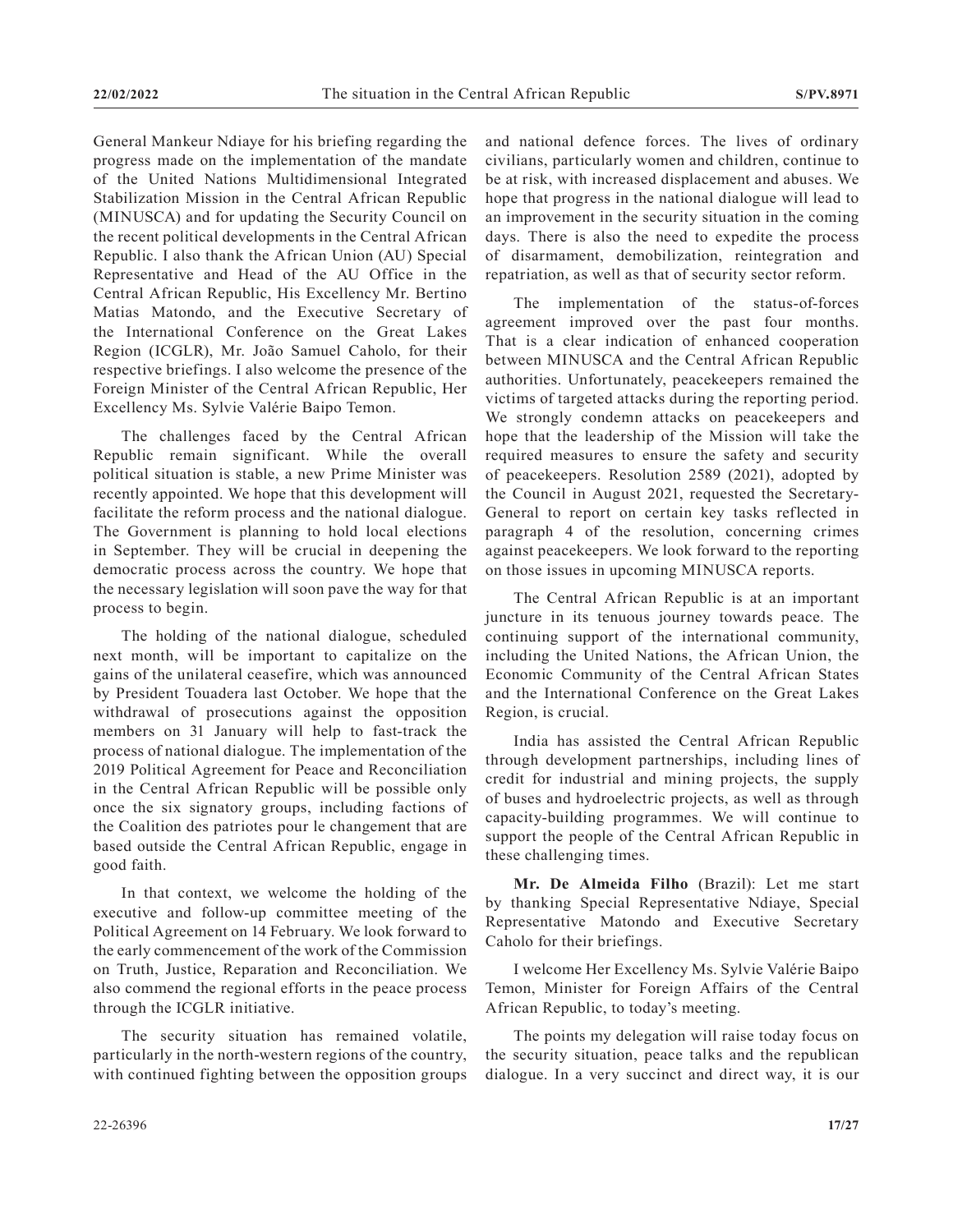view that security remains a concern in the Central African Republic. As described in the Secretary-General's most recent report (S/2022/119), armed groups continue to destabilize local communities on a large scale. Sexual violence, the lack of humanitarian access and the recruitment of children in armed conflict are troubling realities.

The most recent report on children and armed conflict (S/2021/437) depicts growing cases of serious violations. Even if armed groups provoke the vast majority of the abuses, it is critical that the Government of the Central African Republic draw on the Child Protection Code in response. Ongoing investigations on the perpetrators of attacks against the United Nations Multidimensional Integrated Stabilization Mission in the Central African Republic (MINUSCA) are also laudable.

My second point relates to peace talks. The disarmament, demobilization and reintegration initiatives are particularly urgent. At present, unfortunately, the Committee established pursuant to resolution 2127 (2013), concerning the Central African Republic, cannot take advantage of the intelligence provided by the Panel of Experts. The Central African Republic should make extensive use of MINUSCA's resources and expertise to accelerate weapons collection.

We also call on all stakeholders to step up their efforts to implement the joint road map for peace, designed by the International Conference on the Great Lakes Region. We commend the work done by Angola and Rwanda to establish the Luanda road map.

We commend the resumption of the national republican dialogue. We also hope it will lead to better understanding among political actors in the Central African Republic. We also commend its organization before the September local elections.

**Mr. Eckersley** (United Kingdom): I thank the Special Representative of the Secretary-General, the African Union Special Representative and Mr. Caholo for their briefings.

First, the United Kingdom is concerned about the fact that the continued violence in the Central African Republic undermines the chance for inclusive political dialogue. We urge all parties to respect the ceasefire. We also welcome the return of opposition parties to the republican dialogue process and acknowledge the immense efforts on the Luanda joint road map initiative. That is positive progress. The political agreement remains the only way to achieve long-term peace and stability for the citizens of the Central African Republic.

Secondly, the United Kingdom remains deeply concerned about the continuing deterioration of the humanitarian situation in the Central African Republic and the ongoing threats to civilians. The high levels of displacement and conflict-related sexual violence, highlighted in the Secretary-General's report (S/2022/119), are unacceptable. The ongoing targeting of humanitarian personnel and denial of humanitarian access must stop. Sadly, reporting shows that violations of international humanitarian law and violations and abuses of human rights by all parties to the conflict continue.

The United Kingdom deplores the indiscriminate killings of unarmed civilians and targeting of the Fulani and Muslim communities by the Forces armées centrafricaine and the Russian mercenary Wagner Group, as we have heard from others. The Wagner Group plays a destabilizing role in the country. Its presence undermines the work of the United Nations Multidimensional Integrated Stabilization Mission in the Central African Republic (MINUSCA), to the detriment of the citizens of the Central African Republic. We call on the Government to ensure the full application in the country of international humanitarian law and international human rights law and that all perpetrators of violations or abuses are held to account.

Thirdly, I would like to touch upon threats to the safety and security of United Nations peacekeepers. We note the decrease in violations of the statusof-forces agreement in the latest reporting period. However, we continue to call for clarity regarding the attack on a United Nations police bus last November, which resulted in United Nations casualties and a civilian death. We are also deeply concerned about the jamming of MINUSCA's GPS signals and satellite communications. That requires urgent investigation. Any delay in resolving the issue will put United Nations civilian and uniformed personnel at unacceptable risk.

I would like to once again emphasize that the arms embargo exists to prevent weapons falling into the hands of armed groups and fuelling violence. It is not intended to prevent the Government from obtaining the equipment it needs for defence and security sector reform. Indeed, to date, the Committee has approved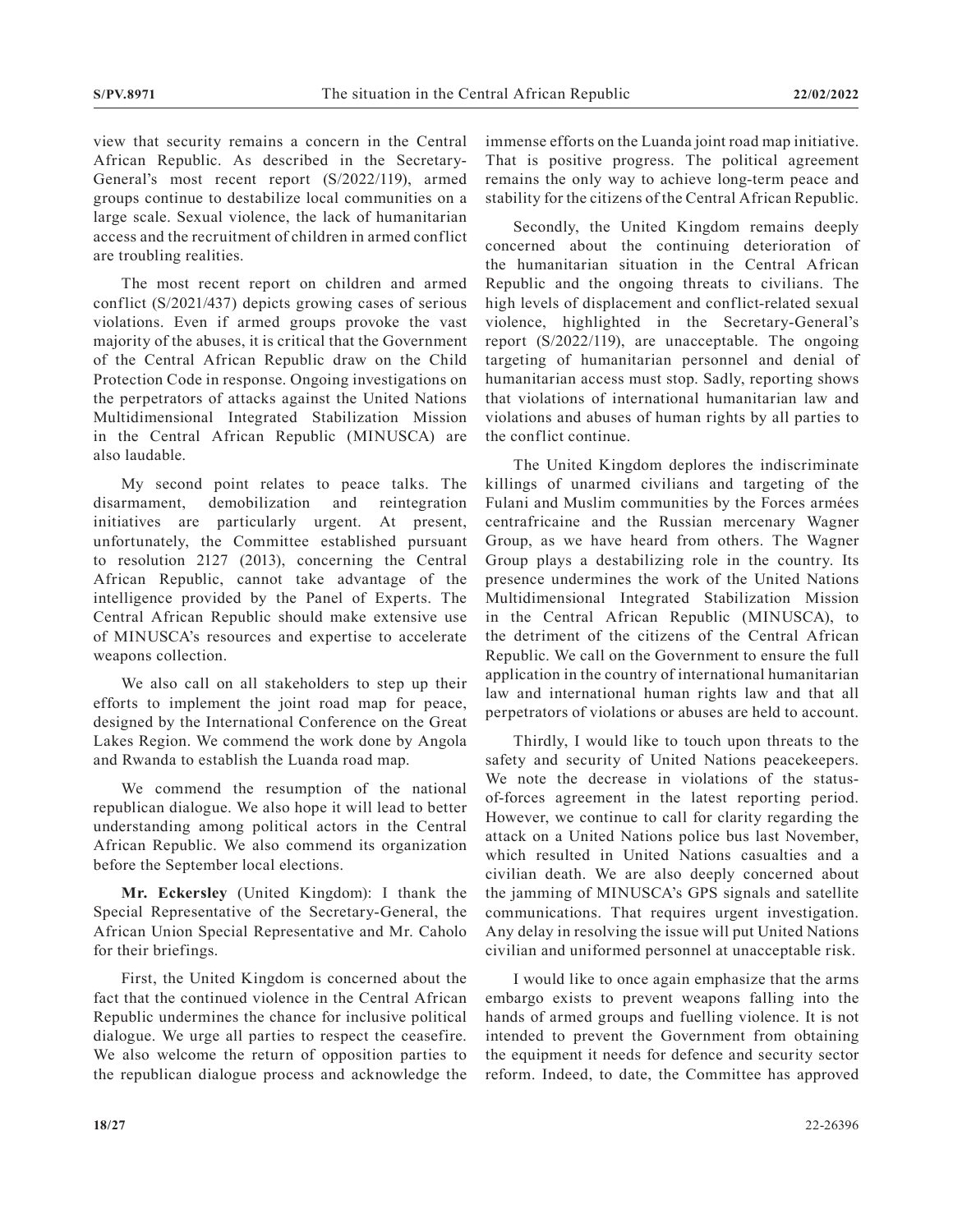all exemption requests submitted under the framework of the arms embargo. We welcome any progress the Government has made with regard to meeting the Council's benchmarks, but it is critical that the block on the Panel of Experts be lifted soon.

Finally, if I may, I would like to add my voice to that of my Council colleagues to thank the Special Representative of the Secretary-General for his tireless work and service over the past three years and wish him the best in his future endeavours.

**Ms. Byrne Nason** (Ireland) (*spoke in French*): I, too, would like to thank the Special Representative of the Secretary-General, Mr. Ndiaye, the African Union Special Representative, Mr. Matondo, as well as Executive Secretary, Mr. Caholo, for their very informative briefings this morning.

I would like to acknowledge the presence at today's meeting of Her Excellency Ms. Sylvie Valérie Baipo Temon.

I take this opportunity to commend and sincerely thank Mr. Ndiaye for his invaluable work in extremely difficult circumstances in the Central African Republic.

Last October (see S/PV.8882), we welcomed the announcement of a unilateral ceasefire in the Central African Republic, which represented a very important step towards peace, as well as a return to the conditions of the 2019 Political Agreement for Peace and Reconciliation in the Central African Republic. It is regrettable that progress has stopped there and that civilians suffer the most. I recall the Secretary-General's call for all parties to commit to a ceasefire and engage in a genuine dialogue for peace, with the full and meaningful participation of women.

A political solution based on a constructive and inclusive national dialogue represents an opportunity to advance peace and security, which the people of the Central African Republic fully deserve. We welcome the return of opposition leaders to the organizing committee of the republican dialogue, and we urge all political actors in the country to engage constructively.

#### (*spoke in English*)

Human rights violations and abuses and violations of international humanitarian law continue to be perpetrated by all parties to the conflict. Suffering in the Central African Republic has intensified. We are seeing higher levels of gender-based violence and conflict-related sexual violence against women. Moreover, we have seen yet another increase in the number of grave violations against children. The significant level of human rights violations committed by national security forces and other security personnel is particularly concerning. We once again urge the authorities to ensure that there are thorough, impartial and effective investigations into all alleged violations and abuses, and we urge the authorities to hold those responsible to account, regardless of their nationality or affiliation.

Ireland is deeply concerned about the reports of serious human rights abuses and violations involving other security personnel in the Central African Republic, particularly the Wagner Group. Accountability is key to ending the cycle of conflict. We take note of the announcement yesterday that the International Criminal Court has scheduled the opening of the trial in the case against Mahamat Said Abdel Kani for war crimes and crimes against humanity allegedly committed in Bangui in 2013. That should serve as a reminder to all parties that severe crimes must not go unpunished.

Today a staggering 3.1 million people — 63 per cent of the population — are in need of humanitarian assistance and protection. We condemn continuing attacks against humanitarian actors and obstructions to the delivery of humanitarian assistance in the strongest terms. Progress on the investigation into attacks against United Nations personnel is welcome, and we encourage the authorities of the Central African Republic to advance their efforts to bring those responsible to justice. We remind all parties involved in hostilities of their obligation to comply with international law, including humanitarian law, in all circumstances.

Continuing status-of-forces violations are unacceptable, as are disinformation campaigns against the United Nations Multidimensional Integrated Stabilization Mission in the Central African Republic and international partners. It is ultimately the people of the Central African Republic who suffer the most when the Mission is not free to fulfil its mandate.

The local elections represent an opportunity for progress in the Central African Republic. We urge all actors to work to create an environment conducive to the peaceful holding of the local elections later in the year. We welcome efforts to promote the full participation of women in elections, both as voters and candidates.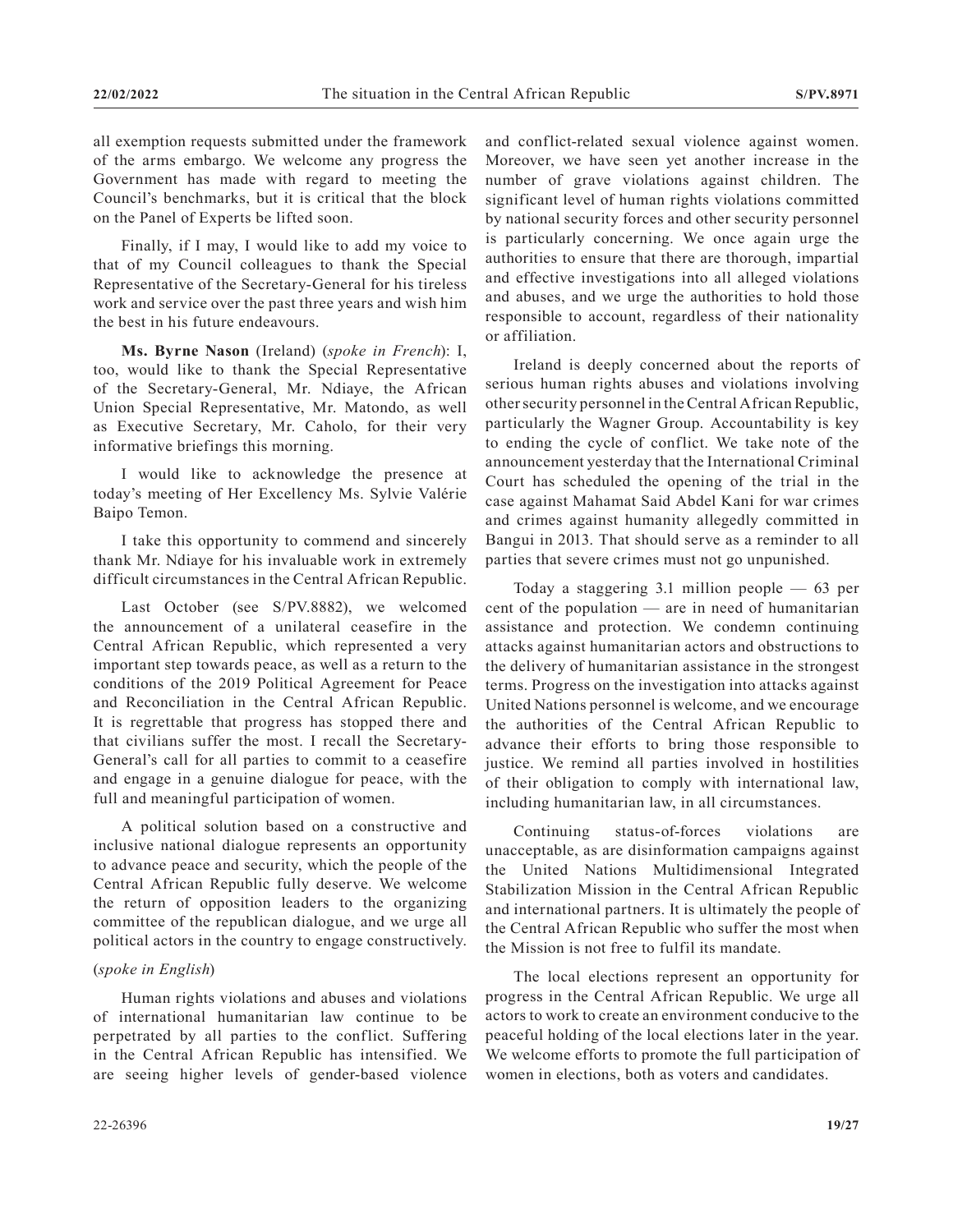We have repeatedly insisted across many dossiers here in the Security Council that women's participation is not a luxury or an optional extra. It is crucial to achieving and sustaining peace. It is the right of all women to be in the rooms and at the tables where key decisions are made for the future of their countries and local communities. We also encourage efforts to ensure the inclusion of returnees and displaced persons in the forthcoming elections.

## (*spoke in French*)

Sanctions are an important tool used by the Council to support the restoration of peace and security in the Central African Republic. I reiterate Ireland's support for the Sanctions Committee established pursuant to resolution 2127 (2013) and once again call for ending delays in appointments to its Panel of Experts.

In conclusion, the region's engagement has greatly contributed to the efforts to restore peace and security in the Central African Republic, including support for mediation efforts. The Council should continue to support such initiatives in the pursuit of peace in the Central African Republic.

**Mr. Dai Bing** (China) (*spoke in Chinese*): I welcome the Minister for Foreign Affairs and the Diaspora of the Central African Republic, Ms. Baipo Temon, at our meeting today. I also thank Mr. Ndiaye, Special Representative of the Secretary General, Mr. Matondo, Special Representative of the African Union, and Mr. Caholo, Executive Secretary of the International Conference on the Great Lakes Region (ICGLR), for their briefings.

With regard to the report of the Secretary-General (S/2022/119), I would like to make the following comments.

Currently, the situation in the Central African Republic is generally improving. China welcomes the fact that the Government of the Central African Republic has taken a series of measures in maintaining political stability, improving the security situation, resuming economic development and conducting exchanges with other countries. The republican dialogue is about to begin, and preparations for local elections are under way. China welcomes those developments.

We expect that all parties in the Central African Republic will actively participate in the dialogue, bridge differences, enhance mutual trust and inject new impetus into realizing a comprehensive ceasefire and accelerating the implementation of the Political Agreement for Peace and Reconciliation in the Central African Republic. China supports the mediation efforts by regional and subregional organizations, appreciates the leading roles played by countries such as Angola, the Congo and Rwanda. We hope that the ICGLR will enhance communication with the Government of the Central African Republic in the implementation of the road map and strive to form synergies based on the reality on the ground and its needs.

Since President Touadera announced the ceasefire on 15 October 2021, the security situation has generally improved thanks to the great efforts made by the Government of the Central African Republic and relevant parties. The recent political turmoil in some African countries has repeatedly demonstrated that safeguarding their territorial integrity and protecting their own citizens are the basic requirements underpinning sovereign countries. In the final analysis, the achievement of lasting peace in the Central African Republic depends on the strength of the country. According to the needs of the Government of the Central African Republic, the international community should help the country's armed forces improve their security capabilities, counter threats posed by armed groups and respect the right of the Government to independently conduct security cooperation with other countries.

In carrying out its duties, the United Nations Multidimensional Integrated Stabilization Mission in the Central African Republic (MINUSCA) should focus on helping the Central African Republic expand State authority, strengthen the deployment of security forces and promote security sector reform. The Government of the Central African Republic and countries of the region have repeatedly stressed that the arms embargo is the main obstacle to the enhancement of the security capabilities of the Central African Republic and have therefore called for lifting it as soon as possible. China urges the Security Council to help fulfil their aspiration by lifting the arms embargo at an early date and providing support for the Government of the Central African Government to address security challenges and safeguard national stability.

The improvement of the security situation in the Central African Republic has brought about the recovery of economic development to some extent, but the country continues to face multiple challenges, such as financial constraints and the coronavirus disease pandemic. The humanitarian situation is not positive,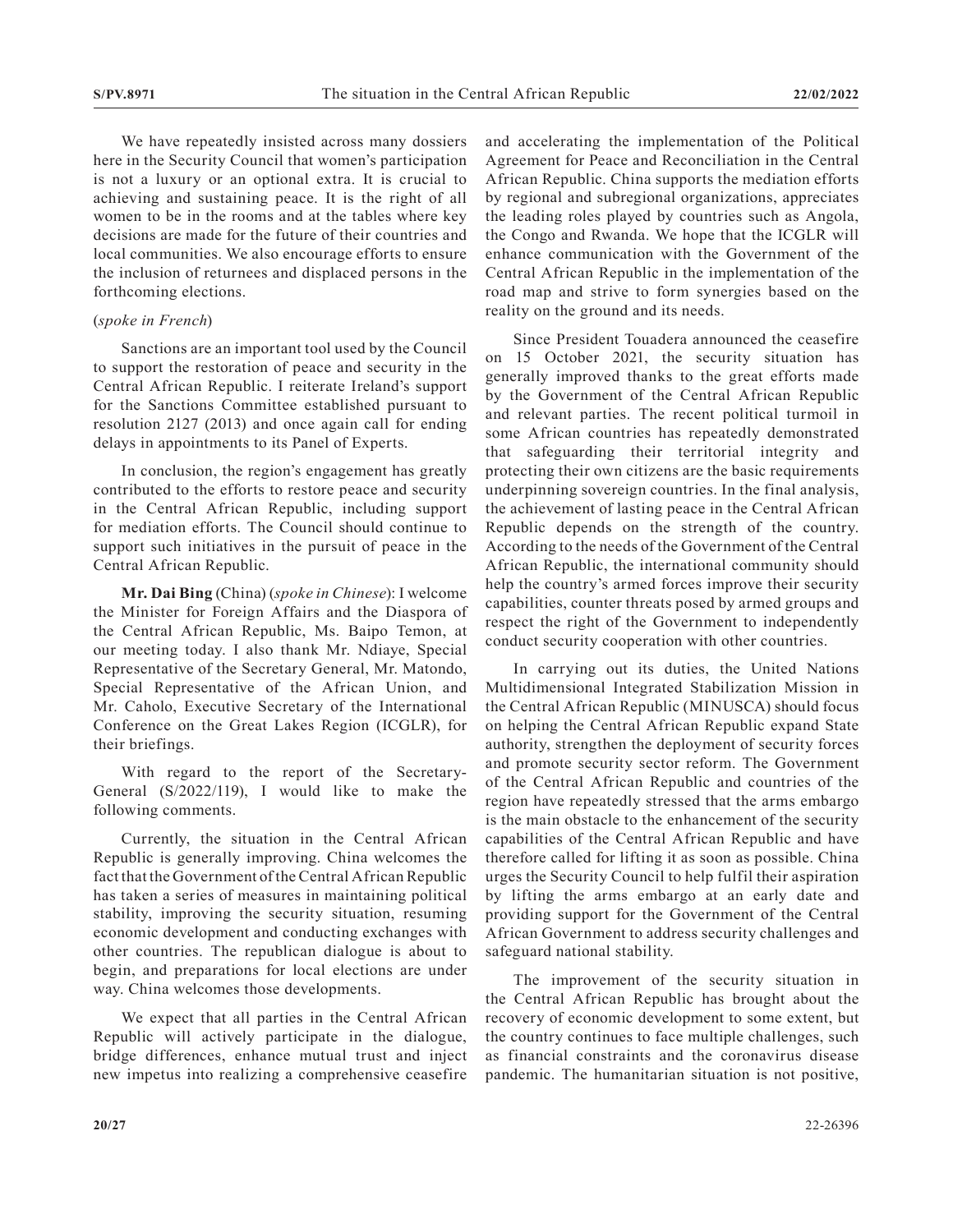with 3.1 million people in need of humanitarian. assistance. The international community, especially the major Powers, should provide financial assistance in a timely manner to help overcome difficulties. At the same time, it is necessary to help the country restore its economy, improve people's livelihoods and turn its advantages in natural resources into development advantages to lay a solid foundation for peace through sustainable development.

In November 2021, Foreign Minister Baipo Temon, in her letter to the President of the Council, laid out important views and suggestions concerning MINUSCA's mandate and performance. Respecting the views of the countries concerned is a prerequisite for peacekeeping operations to carry out their work with positive results. MINUSCA should continue to listen fully to the opinions of the country, align its work with the needs and priorities of the country and rebuild trust with the Government and all sectors of society to form synergy. No one wants to see security incidents involving peacekeepers in the Central African Republic. MINUSCA and the Government of the Central African Republic have been actively engaging in communication and coordination recently to jointly safeguard the status-of-forces agreement, which has achieved good results. We hope that the two sides will work in the same direction and enhance the safety of peacekeepers.

In conclusion, I thank Mr. Ndiaye for his last briefing to the Council as Special Representative of the Secretary-General. China will, as always, support the work of the Mission and hopes that the Mission will make a greater contribution to comprehensive peace, stability and development in the country.

**The President** (*spoke in Russian*): I shall now make a statement in my capacity as representative of the Russian Federation.

We thank Mr. Mankeur Ndiaye, Mr. João Samuel Caholo and Mr. Bertino Matias Matondo for their briefings. We welcome the participation of the Minister for Foreign Affairs of the Central African Republic, Ms. Sylvie Valérie Baipo Temon.

We are closely monitoring developments in the Central African Republic. We believe that there has been success overall in stabilizing the situation in the Central African Republic and in limiting the military potential of illegal armed groups. We therefore welcome the announcement by President Touadera on 15 October 2021 of a ceasefire regime.

State authority is gradually being strengthened in the region. The judicial system is getting back to work, and the number of law enforcement officials deployed around the country is increasing. There are also preparations for municipal elections in September 2022.

We are convinced that the Political Agreement for Peace and Reconciliation in the Central African Republic of 6 February 2019 is the base document for achieving lasting peace and security. We note the efforts of the authorities to carry out the President's initiative to organize the republican dialogue. It is important that the authorities are committed to the principle of inclusivity when implementing the road map on actualizing the political agreement, which was developed with regional assistance.

We welcome the active involvement of the International Conference on the Great Lakes Region and the Economic Community of Central African States in the efforts being undertaken by the United Nations and Bangui's foreign partners to stabilize the situation in the country. We believe that any mediation initiatives in the format of subregional organizations must be agreed with the Government of the Central African Republic.

We believe it important to be guided by the priorities outlined by the President of the Central African Republic at the Security Council meeting held on 18 October 2021 (see S/PV.8882). Those priorities include the cessation of military activity, the dissolution of illegal armed groups, the implementation of programmes for the demobilization, disarmament and reintegration of militants, security sector reform, the strengthening of national borders and gradual progress on the political process.

We note that the illegal armed group Coalition des patriotes pour le changement and its various splinter groups have not ruled out continuing the armed struggle or their plans to seize power by force. We are also concerned by the high-tech weapons in their possession. In those conditions, we think it important to help strengthen the capacity of the legally elected authorities. We believe that without effective support for the leaders of the country in strengthening the military capacity of the national armed forces, it may take a long time to overcome the domestic crisis. We are convinced that the presence of a well-armed and well-trained army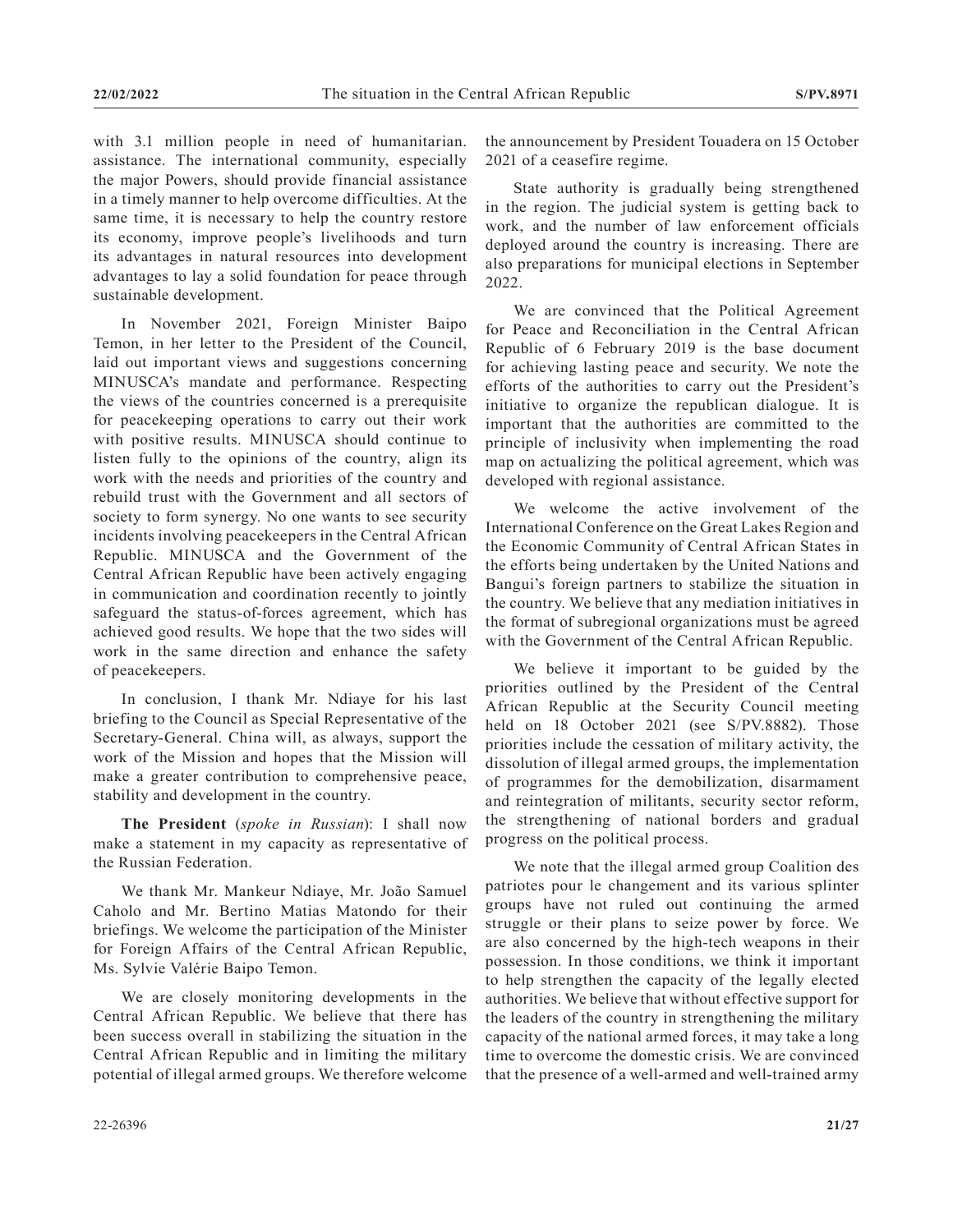and law enforcement is an important condition for longterm stability in the Central African Republic.

Considering the functions that peacekeepers carry out, including in combating illegal armed groups as part of their civilian protection measures, the United Nations Multidimensional Integrated Stabilization Mission in the Central African Republic (MINUSCA) should be an important element in guaranteeing security in the country. We advocate closer cooperation between MINUSCA and Bangui and with bilateral partners on the ground. We are convinced that the full implementation of the peacekeeping mission's mandate will be possible only with trust-based dialogue and mutual understanding with the authorities of the country of deployment. We hope, therefore, that the planned changes to the leadership of MINUSCA will have a positive effect on the relations between the Mission and Bangui.

We abstained in the voting on 12 November 2021 on resolution 2605 (2021), on the extension of MINUSCA's mandate. In so doing, we sent a signal to its leadership about the need to overcome the shortcomings in its work, first and foremost establishing the proper cooperation with the authorities in Bangui.

At the same time, we must also realize that MINUSCA cannot and should not replace the efforts of the national authorities. It is they who bear the major responsibility for the fate of the country and for protecting civilians. In that regard, there is a need to continue to strengthen the capacity of the Central Africans themselves. That task is being impeded by the arms embargo. The Security Council sanctions regime must therefore be adapted in timely fashion to the situation on the ground. Russia has consistently advocated a relaxation of the arms embargo until such time as it is fully lifted. Resolution 2588 (2021) adopted on 29 July 2021, at the request of Bangui, makes provisions for additional easing of the sanctions regime. There is a need to take further steps in the direction of the official authorities.

Our country is helping Bangui to strengthen its military capacity. With the knowledge of the Committee established pursuant to resolution 2127 (2013), we have repeatedly supplied the Central African Republic with military products. In addition, some 94 citizens of the Central African Republic are being trained in our military academies. There are also Russian instructors working in the country. The campaign to discredit them is bewildering to us, to say the least. We repeat that specialists from Russia are present in the Central African Republic on the basis of a request from the legally elected Central African authorities. Russia strictly complies with all the restrictions introduced by the Security Council with regard to the Central African Republic.

Today we have once again heard accusations against Russian specialists. In the light of recent international events, including in Africa, we are struck by the level of hypocrisy in the statements of some of our colleagues. While stressing the sovereign right of countries to select partners for cooperation and alliances, in other cases, if the partners do not suit our Western colleagues, they become hysterical, claiming that the sovereign State in question does not have a right to cooperate with such partners. In one case, when regional organizations support Western decisions or policies, that is good. In other cases, as with the Central African Republic, the assessments of regional organizations are ignored and their position on lifting the arms embargo is not taken into account.

A number of countries represented at the Security Council table have for a number of years provided socalled military assistance to African States — and not only African States. Then, a few years later, they simply abandoned those countries to their fate. That was the case in Afghanistan, and today we will also discuss a range of other African issues. Thereafter, it seems that suddenly everybody is guilty except those countries that were there for several years.

Colleagues in the Security Council today have repeated, one after another, unverified information about cases of violations of human rights and other crimes. Why do they not demand from each other the results of investigations into the air strike in Kabul that killed seven children, or air strikes in Iraq, Hajin and Baghouz, in which 80 people were killed, but nobody was punished for these crimes? Was no one responsible? Why are those questions not raised on a regular basis?

I would also like to note that this is Mr. Ndiaye's final briefing to the Security Council in his current capacity. I thank him for his briefing and to wish him every success in the future, whatever his chosen endeavours.

I now resume my functions as President of the Council.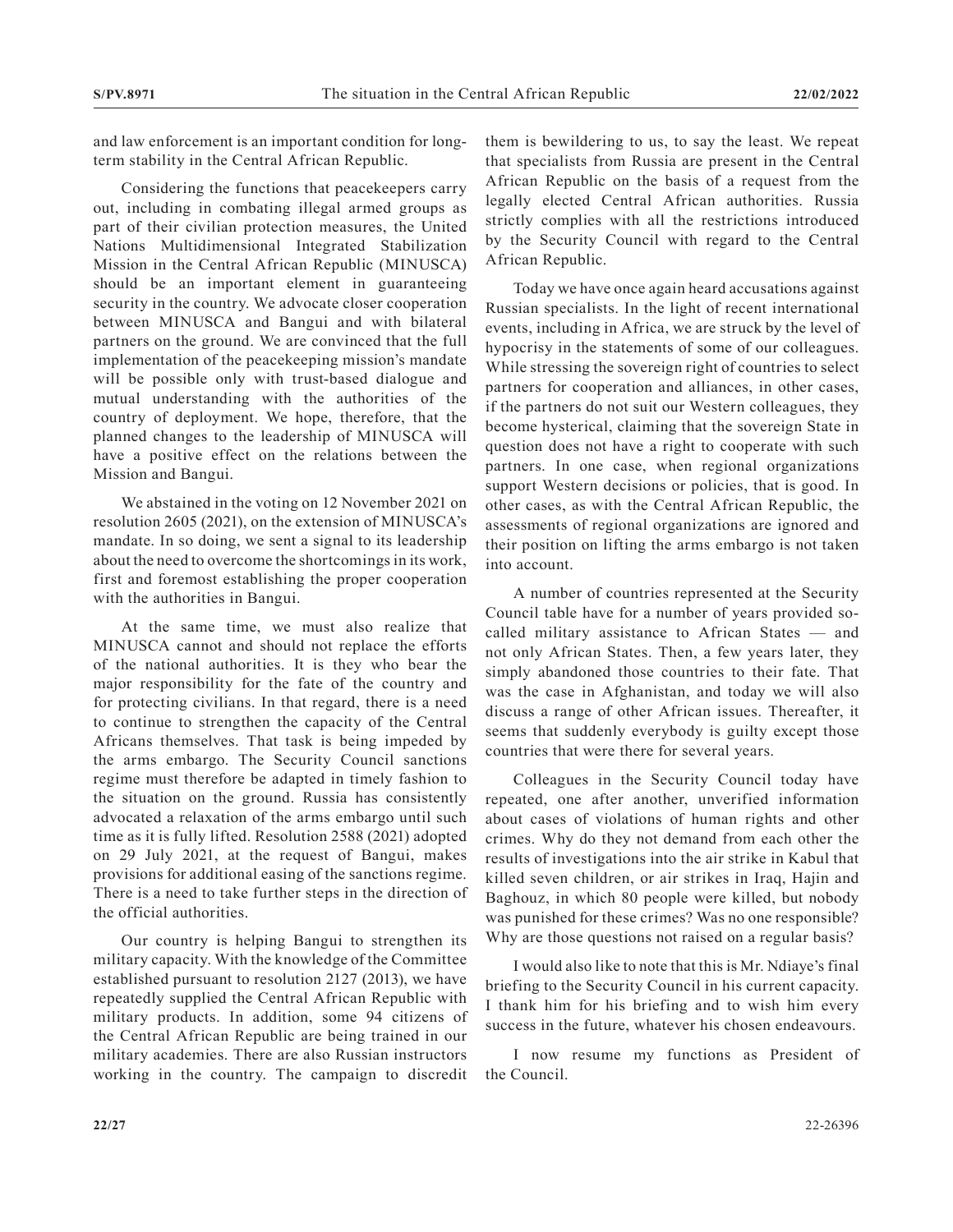I give the floor to the Minister for Foreign Affairs, Francophonie and Central Africans Abroad of the Central African Republic.

**Ms. Baipo Temon** (Central African Republic) (*spoke in French*): I am particularly honoured to be able to participate in this meeting of the Security Council to consider the periodic report of the Secretary-General (S/2022/119). Before presenting the remarks of the Central African Republic, I wish to extend to you, Madam President, my sincere congratulations on your country's presidency of the Council this month. Since I have the floor, I take this opportunity to thank the technical and financial partners of the Central African Republic, both bilateral and multilateral. I also wish to thank the representatives of the States members of the Council, the organ responsible for the maintenance of peace and security in the world. Their presence here today demonstrates their commitment to the cause of the Central African Republic and the efforts to build peace in my country. I thank all speakers for their contribution, for the expression of their concerns and for their support to the mechanisms and processes of peace in the Central African Republic.

It is important to note that, despite a difficult security and political situation, the Government, under the guidance of the President of the Republic and Head of State, Mr. Faustin Archange Touadera, has continued to make the efforts necessary to significantly improve the security and political situation in the Central African Republic. In that regard, courageous steps have been taken at the political level by the Central African Government to speed up the peace process, particularly the implementation of the Political Agreement for Peace and Reconciliation in the Central African Republic, as well as the International Conference on the Great Lakes Region road map.

Steps have also been taken to move the political and socioeconomic situations forward, including the unilateral ceasefire declared by the President of the Republic and Head of State in accordance with the Luanda road map; the suspension of criminal prosecution of some leaders of the democratic opposition, thereby accelerating the republican dialogue process; the launching of the process of regional and local elections, with the help of bilateral and multilateral partners; improvement of the social climate via ongoing dialogue with social partners and the reassessment of the guaranteed minimum wage; the conclusion, through dialogue with technical and financial partners, of

We note the calls to speed up the implementation of the Political Agreement for Peace and Reconciliation in the Central African Republic and the International Conference on the Great Lakes Region road map. It is important to recall, as evidence of the Government's will to make progress in the peace process, that all peace process initiatives, either defined or ongoing, were born of the calls of the Central African authorities, either bilaterally or multilaterally. All those calls were motivated by the sole desire of the Government to strengthen peace and stability and to improve our people's daily lives and prospects for a better future.

That commitment to peace, to calm and to development has not changed. On the contrary, it has been strengthened in the face of the unacceptable injustice of seeing Central Africans deprived of their rights when elsewhere there is unanimous condemnation of the terror and misery of some people caused by the tyranny and oppression of others. That resolve and commitment to emerging from decades of subjection to violence are strong — very strong. That is why, aware of our situation of precarity and weakness, the Central African Republic calls on partners, friendly countries and organizations that have the capacity and whose fundamental principles are to support those who are in situations of difficulty and our efforts in a committed, practical and non-bureaucratic way, taking into account the realities on the ground in order to avoid unrealistic goals and conditions that would block the various peace processes, in particular the International Conference on the Great Lakes Region (ICGLR) road map. That will depend upon our ability to work together in workshops where our differences in terms of visibility must be overcome if we are to reach our shared objective to emerge collectively, as opposed to individually, as winners. That will also depend upon our will to remain committed, in solidarity, when faced with the enemies of peace — that is, armed groups.

Allow me to raise a point regarding the initiatives taken within the framework of the Luanda road map, and in particular at the initiative of the Central African Government, in accordance with the communiqué that emerged from the 16 September 2021 mini-summit of the International Conference on the Great Lakes Region. The Government of the Central African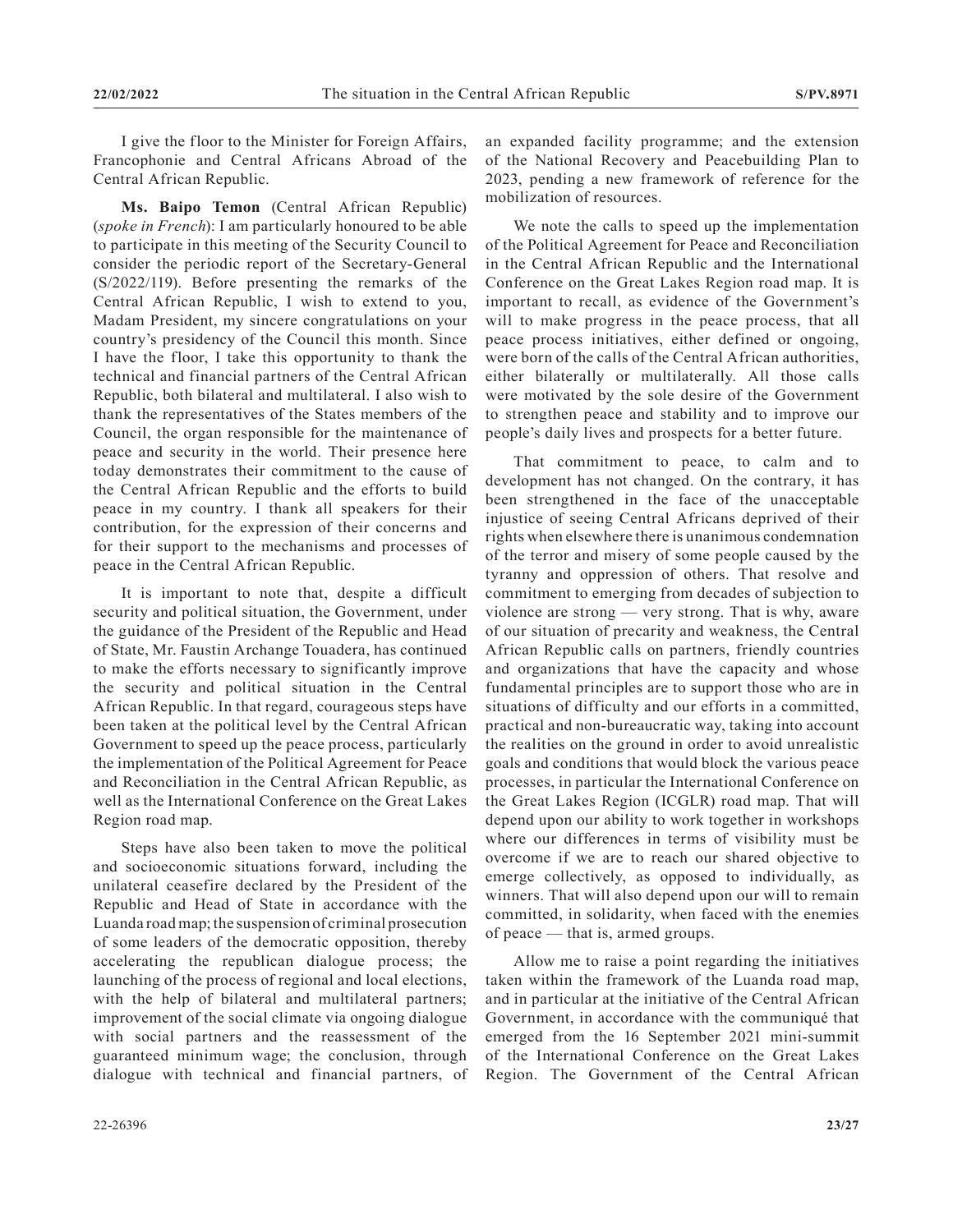Republic was requested to establish a mechanism to monitor the implementation of the joint road map. At the initiative of the Government, a meeting to monitor the implementation of the joint road map was organized on 14 January in the country. Gathered there was a ministerial committee established in the framework of the summit of the ICGLR Heads of State, comprising the Ministers for Foreign Affairs of Angola, Rwanda and the Central African Republic, assisted by a group of technical experts set up by the ministerial committee to conduct and lead useful workshops to complete the implementation of the road map, in complement with the Political Agreement for Peace and Reconciliation. As I said, the meeting was also held in accordance with the communiqué indicating that responsibility for the monitoring and implementation mechanism fell to the Central African authorities in order to establish coordination with technical and financial partners of the Central African Republic, with the support of representatives of the ICGLR and the Economic Community of the Central African States (ECCAS).

I call for the unequivocal support of the international community and the member States represented here today for the proper functioning and implementation of the joint road map. From this point forward, we must work together on the recommendations and challenges that were raised at the meeting on 14 January. It will also be a question of working together to reach the goals set by the six thematic areas of the road map, which I will recall here.

The first is the commitment of armed groups. First and foremost, armed groups must be brought to reason. They must renounce violence and adhere to the peace process. The second is the ceasefire to create a climate of trust in the peace process. The third is the disarmament, demobilization, reintegration, repatriation processes for the Coalition des patriotes pour le changement, with the commitment of the leaders in the framework of the ICGRL initiative. The fourth is a reform of the defence and security sector, taking into account respect for sovereignty when it comes to designing and setting up the national army. The fifth is securing the borders by implementing bipartite or tripartite agreements defined with neighbouring countries. And the sixth is the political process, broken down into the restoration of State authority over the entire Central African territory and support for the presidential initiative for the republican dialogue. On the latter, I want to specify that it was supported by the summit of ICGLR Heads of State, not recommended by them.

A first implementation analysis took place on 14 January. With the goal of being practical, we focused on the first three thematic areas in order to take stock, identify the challenges and make recommendations by means of which all partners should work together in solidarity. A failure by armed groups to respect the commitments they undertook under the first thematic area to renounce violence; violations of the unilateral ceasefire declared by the country's President; difficulties in carrying out the processes of demobilization, disarmament, reintegration and repatriation for members of the Coalition des patriotes pour le changement; and a lack of willingness by armed groups to respect the process — all of that now obliges us to remain firm in our decision to support the peace process and the initiatives by the subregion so that ultimately, beyond keeping the peace  $-$  in fact, even before — we can actually achieve the peace so yearned for by the Central African people.

Simply put, I would say that we should make the aspirations of the Central African people a common objective. The republican dialogue, to be held next March, as already mentioned, is intended to be inclusive and respecting of the principle of saying no to impunity — a cherished principle on the basis of which we want to build the rule of law in the Central African Republic. The dialogue, linked to the frame of reference recognized by everyone as the sole instrument for peace — the Political Agreement for Peace and Reconciliation in the Central African Republic — should, as the report of the Secretary-General indicates, reinforce national ownership over peace and the political process, without any interference whatsoever.

When it comes to the security situation, bearing in mind the concerns mentioned in the report presented here and the fact that the security situation continues to be unstable, we should recognize that it has indeed reached a level of stability thanks to the joint efforts made by the United Nations Multidimensional Integrated Stabilization Mission in the Central African Republic (MINUSCA) and allied forces. The Central African Republic welcomes the decrease in the crime rate in the city of Bangui. The process of disengagement by armed groups remains faithful to the Political Agreement for Peace and Reconciliation — for instance, with regard to the special mixed security units — and continues to take place, such as in Bouar and Paoua. Moreover,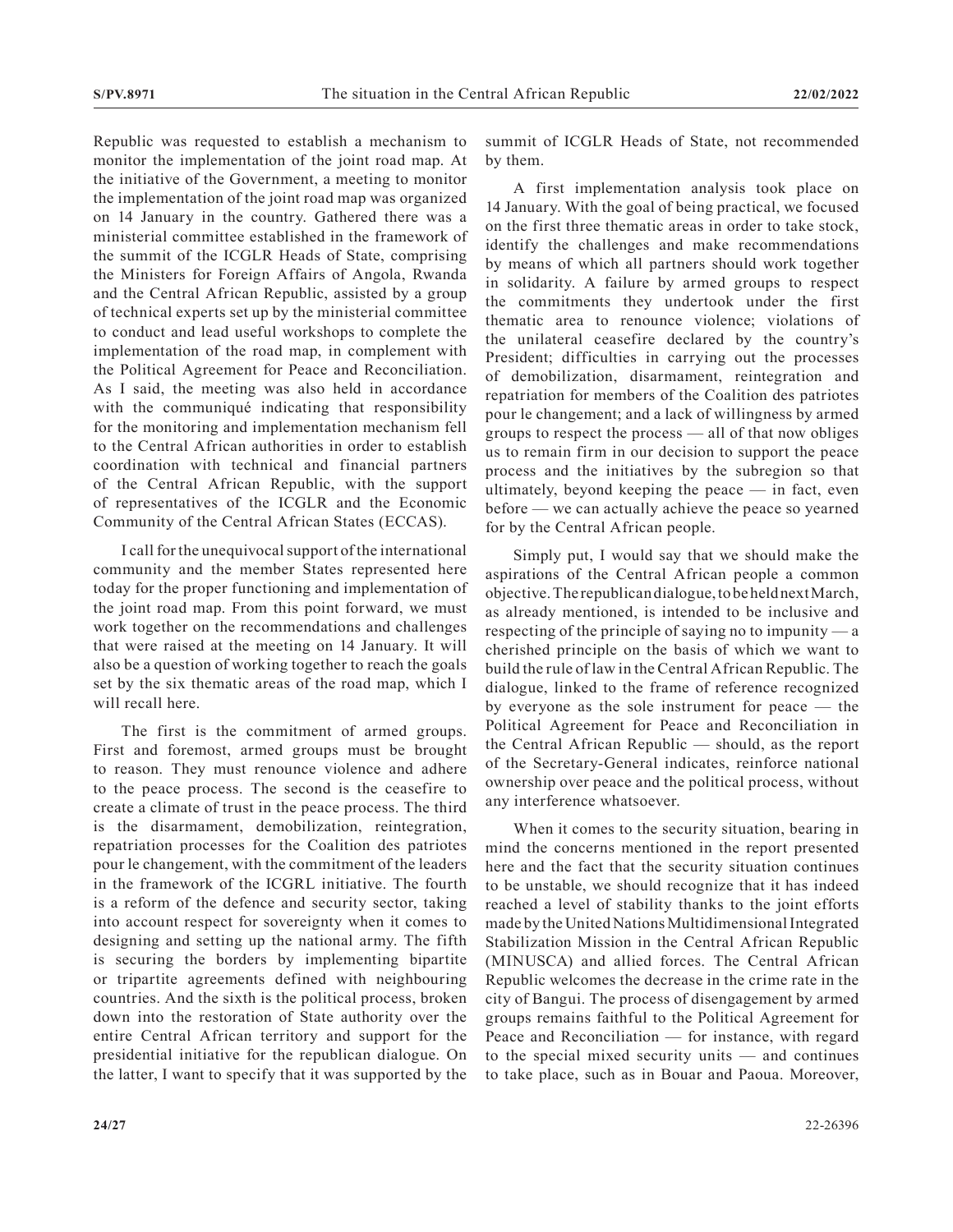it should be noted that the weakening of the rebellion by the Coalition des patriotes pour le changement was driven further by significant dissent among its own armed elements who are turning away from violence and from their leaders. The rebuilding of the defence and security forces is continuing apace in line with the national defence plan and the support of the international community and partners.

Alleged human rights violators are being systematically prosecuted and sentenced by the relevant military tribunals of the Forces armées centrafricaines, without prejudice to the pursuit of disciplinary measures by the Inspector General of the armed forces. The decrease in human rights and international humanitarian law violations during the reporting period was due to convictions and disciplinary measures taken by the competent authorities. Operations to secure mining sites are intended to take back control from armed groups and to combat the illicit trade in natural resources and the unauthorized presence of foreign nationals.

There must be no doubts as to the efforts made to entrench peace. Central African authorities have not just chosen not to opt for a military approach alone, they have made a choice as recommended by the Charter of the United Nations as well as Security Council resolutions to ensure the protection of their people and the integrity of our territory — that is our responsibility.

We must also listen to and understand the concerns about the alarming humanitarian situation and crimes against civilians and foreign nationals and violations of human rights law and international humanitarian law. But we must also hear and understand that the Central African people are weary and exasperated by the perpetual use of force by armed groups, which has been going on for decades. They are tired of being subjected to violence and the practice of impunity justified on the need for dialogue with those who harm them, while elsewhere criminals are hunted down and brought to justice and care is taken to avoid double standards.

We note and understand members' great concern about violations and attacks on Blue Helmets and humanitarian personnel. But do not forget the millions of Central African victims who lost their lives at the hands of armed groups and during the various attempted coups d'état — whether successful or not — in 2003, 2013 and 2020, without mentioning those martyred during the coups and mutinies in the 1970s, 1980s and

1990s. Human rights violations are unacceptable. But it is also unacceptable to legitimize the violence of armed groups by focusing on violations over a limited period while ignoring more than 20 years of being subjected to their barbaric acts.

Tangible progress on the political front and in the quest for peace and stability is dependent upon our capacity to provide justice and combat impunity. That is why the Government is pleased to announce the following.

The Special Criminal Court, which was developed gradually, is set to begin taking cases in March.

A communication and consultation framework between the Court's Special Prosecutor's and the Ministry of Justice is being formalized to allow for the timely identification of difficulties related to carrying out the Court's tasks and to promote appropriate measure for facilitating the trying of persons operating under legal, political or military mandates.

Management and accountability bodies within the judiciary and the army are hard at work to identify dysfunction and establish responsibility while executing judicial warrants against political and military figures.

The judicial and penitentiary coverage rate has improved significantly in recent times, as the Secretary-General points out in his report, thanks to a considerable effort to redeploy staff.

Faced with the recurrence of allegations of violations of human rights and international humanitarian law in connection with the crisis, the Special Investigation Commission, whose initial mandate was limited, was established *mutatis mutandis* as a permanent body in order to interact with the Human Rights Division.

Allegations of human rights violations committed during the reporting period, including military incidents that took place in Boyo, Matika and close to the residence of the Head of State, are being legally dealt with in an appropriate fashion by the regular mechanisms and will be addressed in a national report that will be issued subsequently.

When it comes to this last point, the Government continues to deplore the lack of specificity in reports on human rights violations and sexual violence in conflict, which does not facilitate legal investigations or criminal prosecutions. It is imperative for reports of human rights violations to be exhaustive and applied to all actors so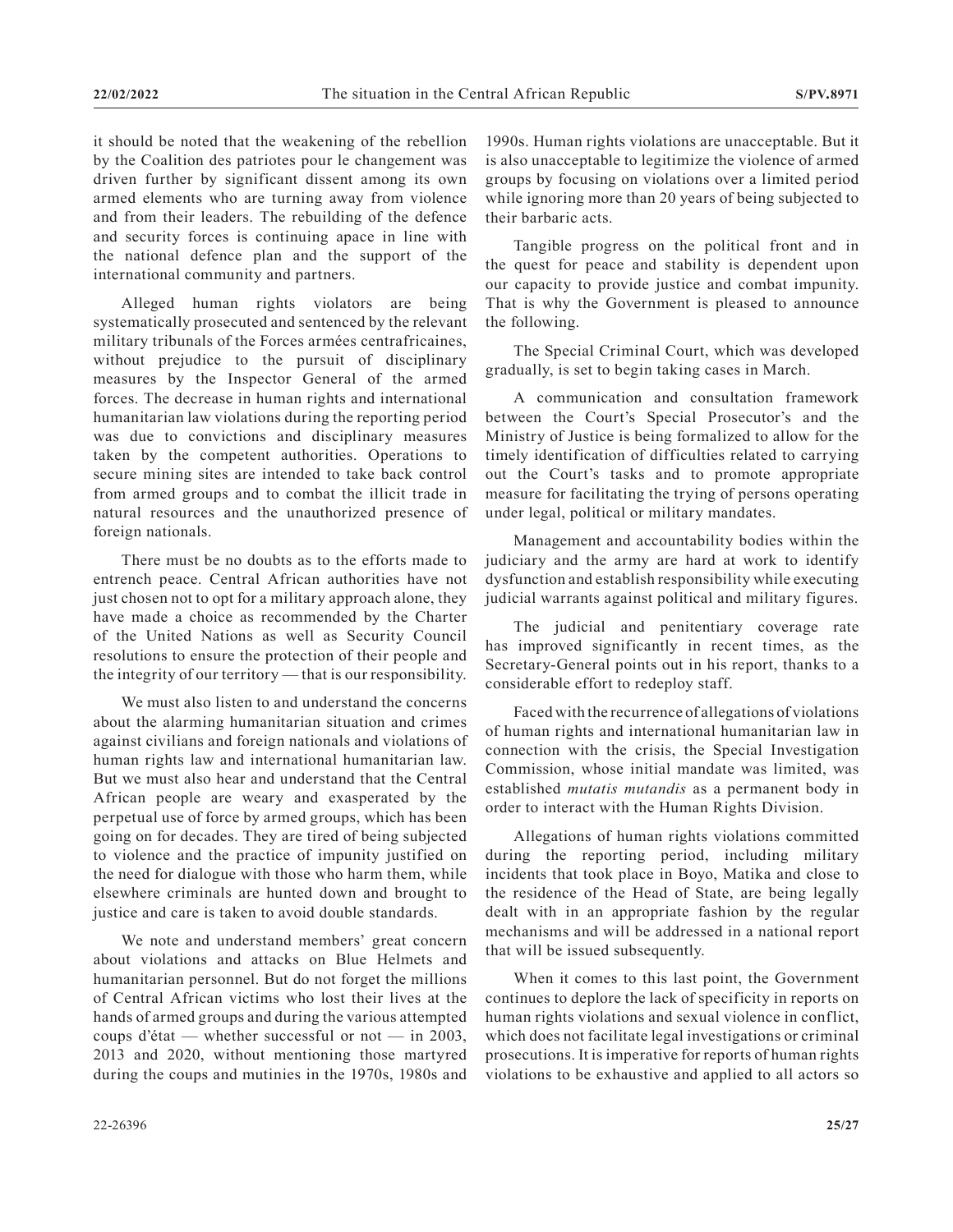as to be impartial and not geared towards geopolitics or creating a hierarchy of victims based on whether or not the character of the person on trial is reputable or not. In the main, it is about convicting those who merit conviction. All actors who have committed crimes and violations on Central African territory must be convicted so as to show — not just to Central Africans but to humankind as a whole  $-$  that guaranteeing peace in the world and safeguarding human rights is not simply an issue of talking about humanity but, above all, practicing humanity, and that the 1789 Declaration of the Rights of Man and the Citizen should not be mere words on an illegible scrap of parchment.

It is essential to practice zero-impunity when it comes to human rights. For while in the Central African Republic we saw a contingent dismissed on the basis of unproven allegations that were deemed sufficiently serious to warrant its withdrawal, we also saw how 40 accusations and 40 testimonies resulted in zero trials.

Let me conclude on the issue of security by discussing the reforms made in terms of disarmament, demobilization, reintegration and repatriation and security sector reform.

The former demobilized combatants who were arrested in possession of military materials in Haute-Kotte prefecture following a search operation were ultimately released after an investigation.

With regard to security sector reform, and specifically when it comes to weapons and munitions management, a committee was established in February 2021 for implementation and follow-up. The committee has come up with a list of trained, qualified personnel to serve in arms and ammunition depots. In the absence of lethal equipment, those personnel are not all operational.

It seems important to me that we learn from the past and look to the future and better coordinate our work together in order to reach our shared objective, which is to regain lasting peace in the Central African Republic and create the conditions for the economic and social development of the country. That is not a lofty or pious dream. It is possible. Others have shown that it is possible, and we should all be driven by the same conviction, the same commitment, to work resolutely so that our solidarity and partnership will not be manipulated or subject to disinformation campaigns.

Respect on both sides for the commitments we have made and for the well-thought-out principles of the Charter of the United Nations should help us overcome our feelings, differences of opinion and criticisms, knowing that constructive criticism is an asset that must be deployed, according to the advice of Mahatma Gandhi, with "humility and courtesy that leaves no bitterness behind".

The persistence of too many crises in the Central African Republic continues to lead to serious consequences and to create obstacles to building a country that is respectful of human values. My Government wishes to assure the international community that issues linked to human rights, sexual abuse in conflict and the free circulation of goods and persons are major concerns for the Central African Government. The Government continues to draw up appropriate mechanisms to provide the best solutions to the problems that continue to exacerbate the situation in the country. In that regard, the Government again calls on all its partners to continue supporting us to achieve lasting stability.

The Government reiterates its call for the complete lifting of the arms embargo. We call on the Council to drop the inappropriate and arbitrary sanctions that are to the detriment of Government forces. They are unfair and ineffective because they do not align with the goals and the situation on the ground. We urgently need joint commitment to work to decrease the capacities of the enemies of peace — the armed groups — in line with MINUSCA's mandate.

I take this opportunity to thank and commend our bilateral and multilateral partners for their many forms of support, which have made some progress possible. On behalf of the Government and the people of the Central African Republic, I also want to thank MINUSCA for its support, especially on efforts to mediate community dialogue, adapt early-warning mechanisms and support the disarmament and demobilization of former combatants.

I particularly want to commend the work of the Special Representative of the Secretary-General for the Central African Republic, my dear brother Mankeur Ndiaye, under difficult conditions. The Central African context is a difficult one because it is a situation of conflict that has gone on for too long. I address my sincerest thanks to Mankeur for having worked with us and for us in the struggle for peace. The peace process